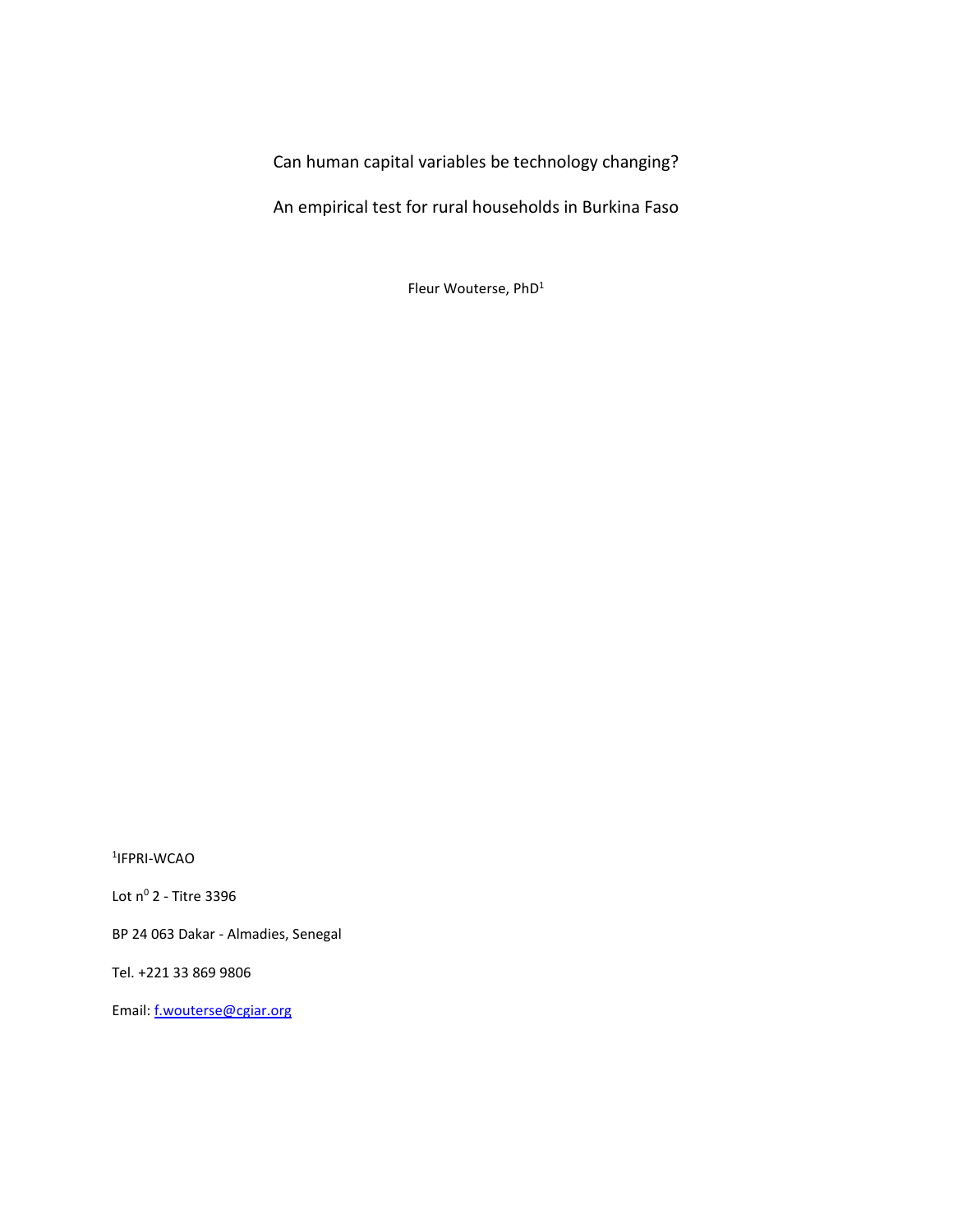#### **Introduction**

The role of human capital as an engine of agricultural growth has been given due attention in the literature. Schultz (1961) was among the first to attribute increases in output beyond increases in land, man-hours and physical reproducible capital to investment in human capital comprising education, health and even migration. Since then, researchers have tended to include human capital variables as explicit factors of production. However, when human capital variables are treated as traditional inputs, technical efficiency becomes somewhat of a tautology i.e. production is technically efficient if producers do not knowingly waste resources (Welch, 1970). Instead, if farmers better endowed with human capital are more adept at critically evaluating new and reportedly improved input varieties, if they can distinguish more quickly between the systematic and random elements of productivity responses, then we should pose ourselves the question whether these farmers may choose a different production technology i.e. whether human capital variables can be technology-changing (Mundlak, 1986; Fulginiti and Perrin, 1993). If this is the case, conventional analyses are likely to underestimate the impact of human capital on smallholder productivity. If we can demonstrate a larger role for human capital in agricultural production of households, this could convince governments in developing countries that there is no trade-off between allocating resources to promote long-term economic growth and raise smallholder productivity on the one hand and social services on the other but that, rather, productivity can be stimulated through the allocation of expenditure to social services that enhance certain types of human capital.

In this article, we assess the role that human capital indicators play as technology changing variables affecting productivity and production elasticities of traditional inputs in smallholder households in Burkina Faso. Burkina Faso is a poor, landlocked country situated in the West-African Semi-Arid Tropics (WASAT). The country has experienced GDP growth of an average six percent between 2000 and 2006 with the agricultural sector, which forms the main source of subsistence for the majority of the population, as an important engine of this growth. However, growth in agriculture has mainly been due to land expansion with only limited improvements in agricultural productivity. This means that despite good levels of growth, the proportion of poor has increased with poverty remaining largely a rural phenomenon. The country is said to continue to suffer from a low level of human capital development which limits labor productivity, particularly in the agricultural sector.

2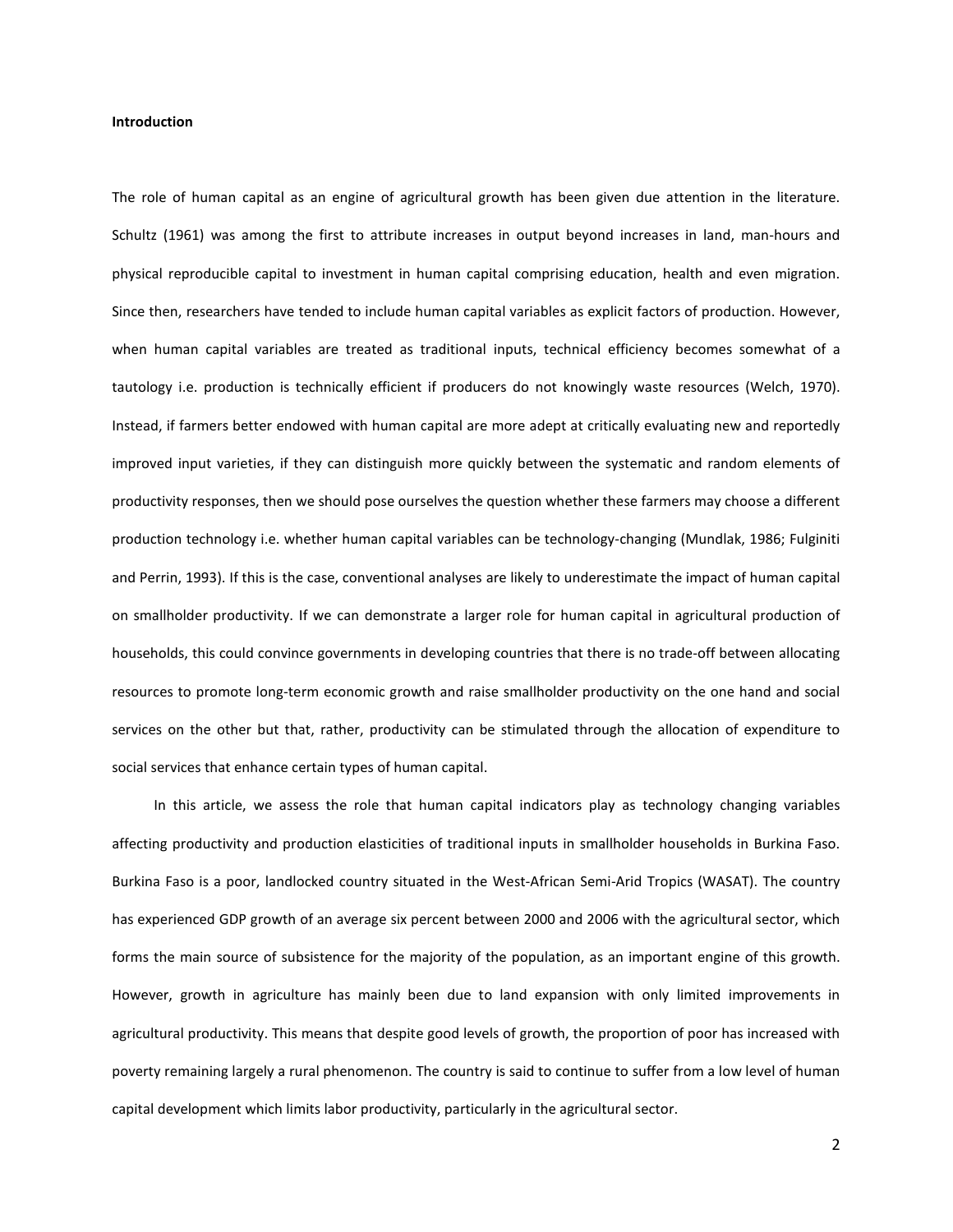We use recent nationally representative household level data and regression analysis to empirically assess the role of three human capital measures - weight-for-height, formal education and age of adult household members active in agriculture – in smallholder production. Weight-for-height defined as weight in kilograms divided by height in centimeters is a longer term measure of nutritional intake and captures endurance, strength and health status of an individual. Taking into account the endogeneity of this measure as well as of formal education and variable inputs such as fertilizer with agricultural output, we use instrumental variable regression to initially estimate a Cobb-Douglas production function augmented with our human capital indicators. We subsequently relax the assumption that households employ the same technology by modeling the coefficients in the production function as functions of human capital variables. We calculate productivity and production elasticities on the basis of these estimates, which we subsequently break down by landholding quintile.

Our results reveal that human capital indicators can indeed be considered as technology-changing affecting both the slope and the intercept of the production function. Weight-for-height enhances returns to land but negatively affects returns to female labor. Formal education enhances the productivity of male labor but negatively affects returns to land. Differentiating households by landholding quintiles, however, reveals that the technology changing role of human capital variables is much more evident for households with larger landholdings.

The article is structured as follows. In Section 2, we discuss the role of various human capital indicators in agricultural production. The data and study area are described in Section 3. Section 4 presents the analytical model used to estimate the relation between human capital indicators and agricultural production while Section 5 discusses the estimation strategy. Estimation results are presented in Section 6. We conclude in Section 7 by discussing some of the implications of our findings for understanding the role of human capital in agricultural production.

# **Agriculture and human capital**

Human capital refers to any aspect of a person that produces economic value and from which one cannot be separated the way one can be from physical or financial assets (Becker, 1975). Human capital thus includes personal attributes such as health, nutrition status, knowledge and skills.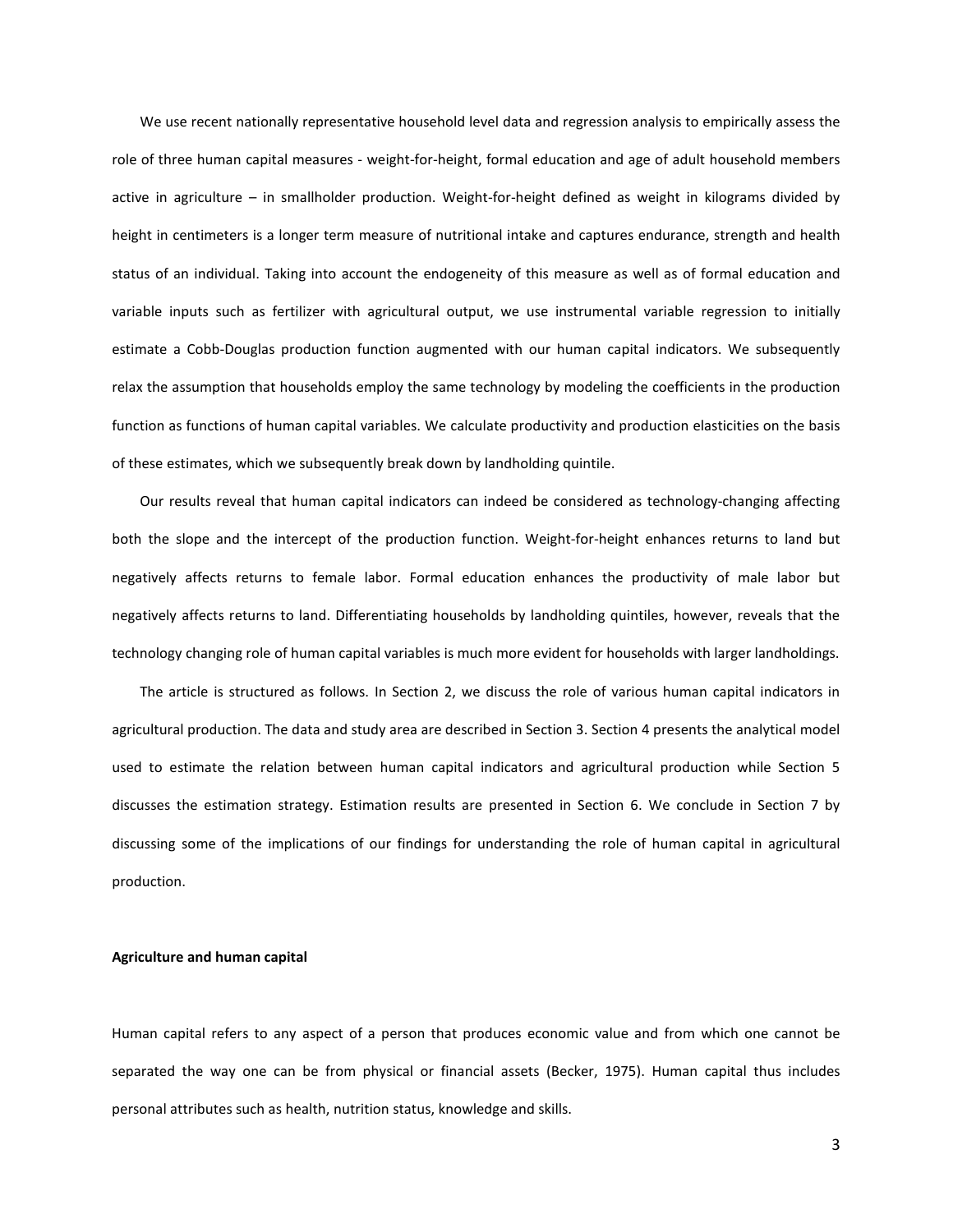The role of nutrition and health in agricultural production in developing countries has received due attention in the literature. Studies tend to consider nutrition and health indicators, such as calorie intake, anthropometric measures or other indicators of physical strength, as endogenous with agricultural output and instrumental variable methods have been used to obtain consistent estimates of coefficients of human capital indicators in the agricultural production process. For example, using data on local relative prices, household demographic characteristics, and farm assets to predict household energy intake per capita, Strauss (1986) found that household energy consumption was a positive, significant determinant of farm output in Sierra Leone. Sahn and Alderman (1988) used a similar approach with data from Sri Lanka. Here again, predicted household energy consumption per capita was used as a measure of nutritional status and related to wage earnings. Interestingly, household energy per capita was a significant, positive determinant of men's but not of women's wages. This differential result between men's and women's productivity is a finding that emerges in a number of the studies linking nutrition to productivity. Haddad and Bouis (1991) instrumented for individual energy consumption and body mass index using household size, nonfarm income, and distance to the nearest market and found a lack of impact of short and medium run proxies of nutritional status on agricultural wage determination. However, they qualified this finding by noting that variation in wages across individuals is a crude measure of differences in productivity. Croppenstedt and Muller (2000) instrumented for weight-for-height of the household head as well as a measure of strength and endurance and find that the former plays an important role in explaining agricultural production of farmers in Ethiopia.<sup>1</sup> Exploiting the panel nature of his data for India to eliminate the potential bias in regression coefficient estimates due to time-invariant, individual-specific effects, Deolalikar (1988) finds that average household weightfor-height has a very strong positive effect on farm output, while average energy intake does not and concludes that while the human body can adapt to inadequate nutrition in the short run, it cannot adapt as readily to chronic malnutrition that eventually results in loss of weight-for-height.

Knowledge and skills are often captured by measures of educational attainment and the assumption of positive economic returns from schooling is a basic tenet of development economics and a justification for rural education programs (Taylor and Yunez-Naude 2000). Education is thought to enhance productivity directly by improving the quality of labour, by increasing the ability of farmers to adjust to disequilibria, and through its effect upon input utilization (Moock 1981). When considering the role of schooling in agriculture, a useful distinction is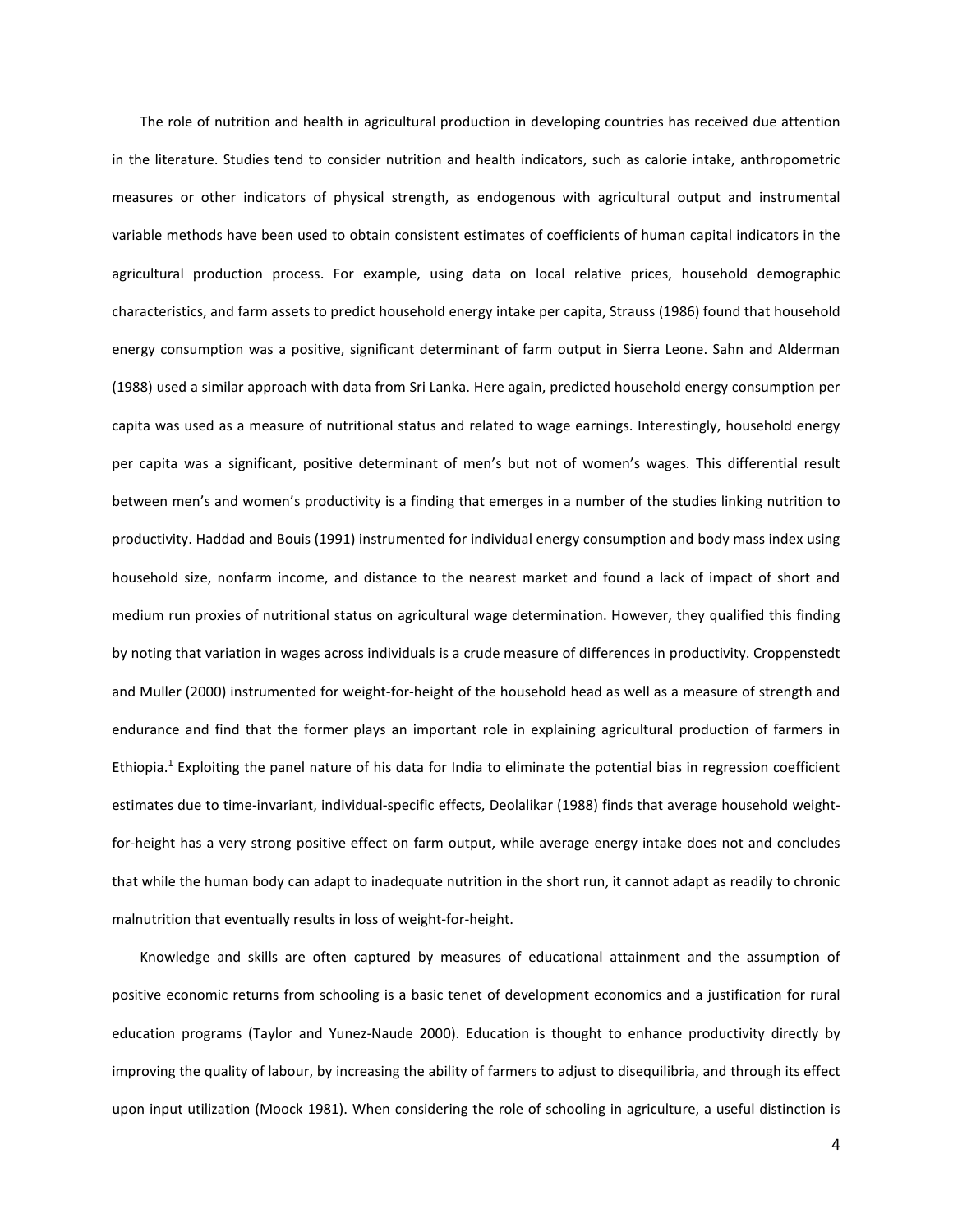between cognitive and non-cognitive effects of schooling. Within the former, one can differentiate between the formation of general skills, such as literacy and numeracy, and the transmission of specific knowledge. Literacy could enable a farmer to follow written instructions for chemical inputs and other aspects of modern farm technology. Numeracy would allow a farmer to calculate accurate dosages and may facilitate the making of other planning decisions (Appleton and Balihuta 1996). These cognitive effects of education may increase the output produced by a given combination of inputs. One may distinguish so called "worker" from "farm-manager" effects although in reality this distinction is rather blurred (Appelton and Balihuta 1996). Cognitive effects of education could also improve allocative efficiency and there is a substantial literature documenting the greater propensity of educated farmers to adopt agricultural innovations. Education may also have non-cognitive effects changing people's attitudes and preferences, which have not been extensively documented in an agricultural context.

Although when returns to schooling in African agriculture are considered they are often assumed to exist, estimates of the returns from schooling in rural economies range widely from highly positive to negative (Taylor and Yunez-Naude 2000) and existing evidence on the impact of education on agricultural productivity in Africa is mixed (Appleton and Balihuta 1996). One reason for this may be that attendance to formal education is low particularly for older household members making it difficult to collect sufficient observations to decipher any meaningful relationship between education and agricultural production. The second reason may be that formal education leads household members to become disengaged with agriculture through migration or increased nonfarm activities. Farm households may reap rewards from schooling by abandoning one activity in which returns from schooling may be limited in favor of a new activity in which the returns from schooling are high. Alternatively, they may continue producing traditional crops while diversifying into new activities in which the returns from schooling are high, provided that incentives for diversification (risk, scale effects) exist (Taylor and Yunez-Naude 2000). For example, a strong positive relationship has been uncovered in rural Burkina Faso between formal education of adult males and intercontinental migration (Wouterse 2012). In fact, it has been suggested that in certain, more static, environments experience may be a better investment than schooling as it does not depreciate when the environment is unchanging (Huffman 1999). In addition to knowledge acquired through formal education, skills as a source of human capital are likely to be developed through experience. Age is often used as a proxy for such farming experience (Yang and An 2002).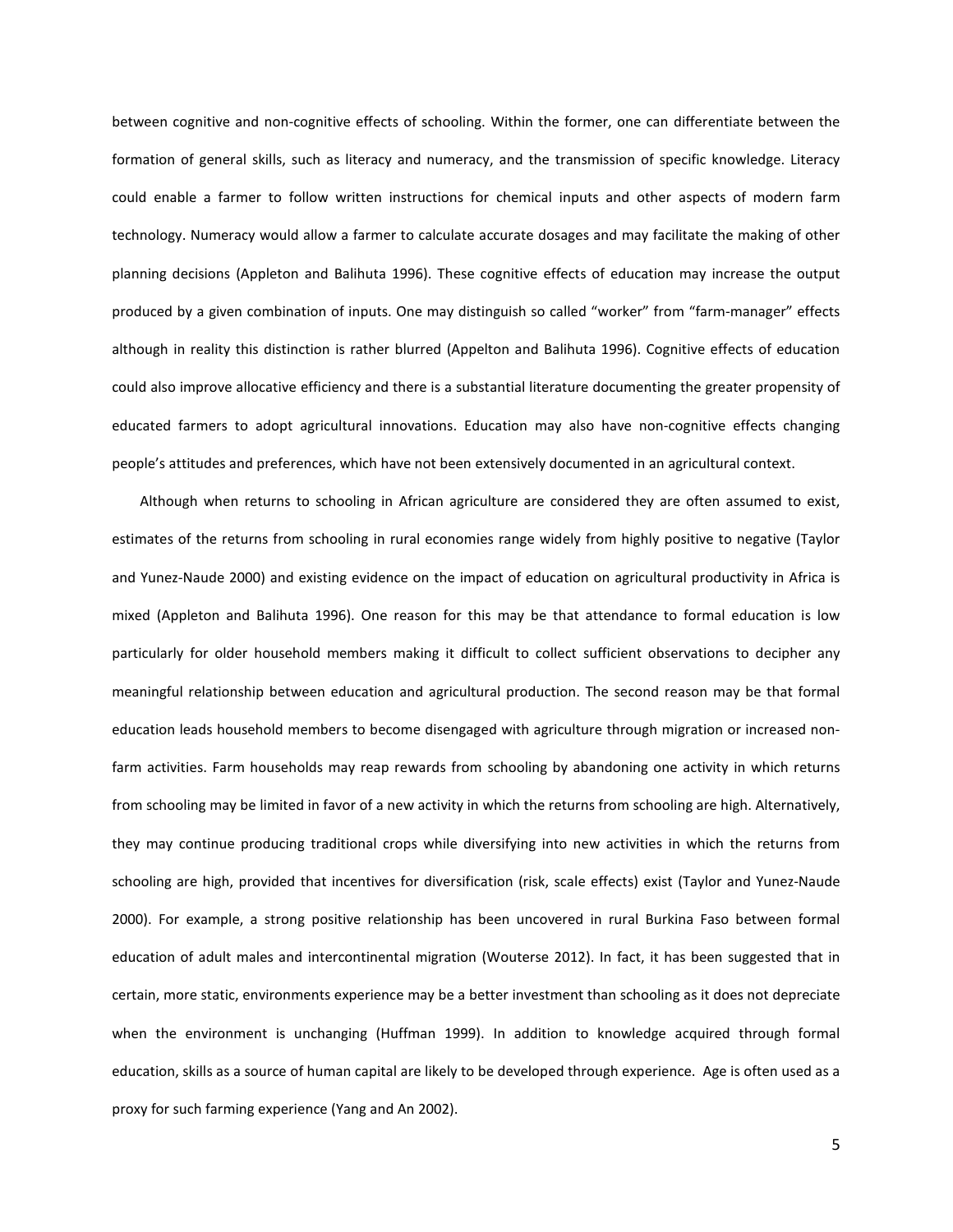The literature has tended to assess the role of human capital in agriculture at the farm household level by estimating an augmented stochastic frontier with selected human capital indicators as additional inputs often followed by a further investigation of the robustness of the human capital-productivity links by resorting to the efficiency wage literature. However, it has been argued that researchers have been looking for returns to human capital in the wrong places; it is possible that researchers underestimate these returns by not taking into account the technological changes and sectoral diversification characterizing agricultural transformations in less developed countries (Taylor and Yunez-Naude 2000). Schultz (1981) argues, for example, that changes in the technological environment raise the value of farmers' entrepreneurial ability – their "ability to perceive, interpret and respond to new events in the context of risk" - associated with the arrival of new technologies. However, he does not consider that technological change could be endogenous i.e. it is not that new technologies are exogenously introduced but that farm households themselves are agents of such change.

It has been suggested that there are certain so-called state variables that not only affect the location of a farm on a given production function but also determine the choice of the implemented technique (Mundlak, Cavallo and Domenech 1989). If the choice of technology is in fact endogenous, then a constant coefficient production function would fail to explain all sources of variation in productivity. Following Mundlak, Cavallo and Domenech (1989), we can posit a production function for which coefficients are variable and determined by human capital indicators. In such a formulation, human capital is allowed to affect productivity through its interactions with traditonal input variables, land, labor, variable inputs and equipment. Although, the endogenous technology approach to productivity has been applied in several instances (see for example Fulginiti and Perrin (1993), Hoque (1991) and Croppenstedt and Demeke, (1997)), to our knowledge human capital variables specific to a household have not yet been used to explain why a farm household may end up employing a different production technology.

#### **Setting**

Data to analyze the role of human capital in agricultural production come from the second round of Burkina Faso's Programme National de Gestion des Terroirs (PNGT) conducted in 2005.<sup>2</sup> The PNGT survey collected information on the living conditions of 2,000 randomly selected rural households, drawn from 60 villages and all 45 provinces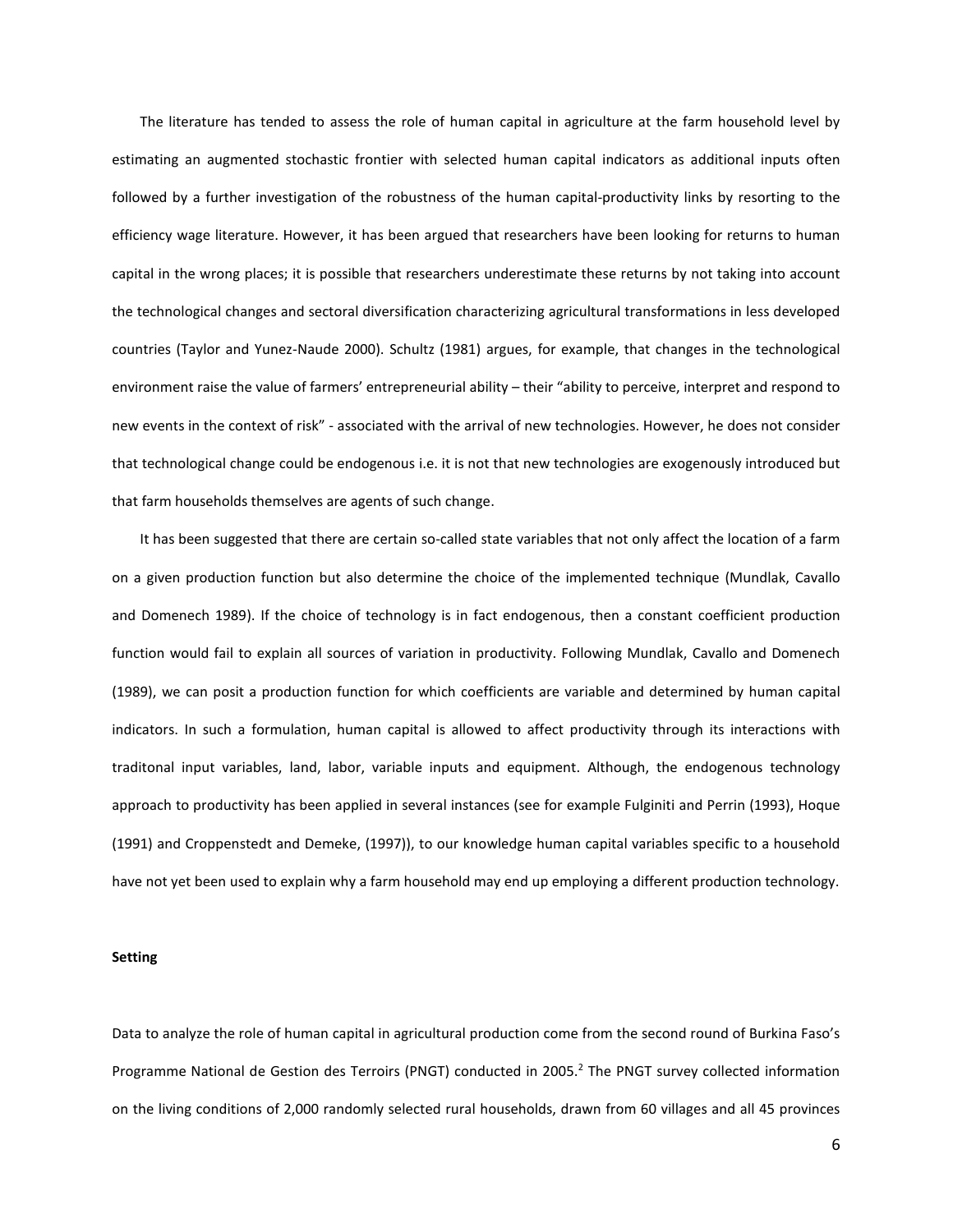of the country. The survey instrument is a questionnaire of 33 pages and contains sections on human capital indicators (education, health and anthropometrics of all household members), agricultural activities and other sources of income, and expenditure on food and non-food items, administered to all individuals making up a household. The survey also contains a section on community level services and infrastructure administered to local leaders. Data were collected in 16 teams containing 60 enumerators under the central supervision of the University of Ouagadougou. Villages were drawn according to a probabilistic process using the village population size as weights. Random sampling and coverage of all provinces means that the sample is representative at the national level.

In general, agricultural production in Burkina Faso takes place in farm households. These households are often not nuclear and, in a polygamous setting, comprise the household head and his wives as well as their grown sons along with their wives and children. $3$  Each household simultaneously cultivates multiple plots and many different crops. An important characteristic of this farming system is that decision-making authority and nominal control over output on different plots within the household are held by different individuals. The household head makes decisions regarding the "communal" plots of the household, the output from which – usually millet (*Pennisetum glaucum*) or sorghum (*Sorghum bicolor*) - is used for the basic consumption needs of the household as a whole (Udry, 1996). In addition, household members (including the household head) cultivate individual plots with female members more heavily involved in the cultivation of groundnuts and vegetables. Household members have access to land, generally speaking, through the (male) household head.

According to the PNGT survey, land is generally cultivated on a hereditary basis and most households do not hold a title for their land. In Burkina Faso, commercial land market transactions were found to be extremely rare (Ouedraogo, Savadogo, Stamm and Thiombiano 1996). While theory predicts that better property rights on land can increase investment through increased security, enhanced trade opportunities, and increased collateral value of land, the presence and size of these effects depend crucially on whether those rights are properly enforced. The lack of commercial land market transactions implies that land cannot function as collateral for credit.

In the surveyed households, cereals - sorghum and millet -account for the overwhelming share of the total value of cropping output while groundnut (*Arachis hypogaea* L.) cultivation represents 15 percent of the total value of output. Other crops such as maize, rice and cotton are much less prominent and each account for less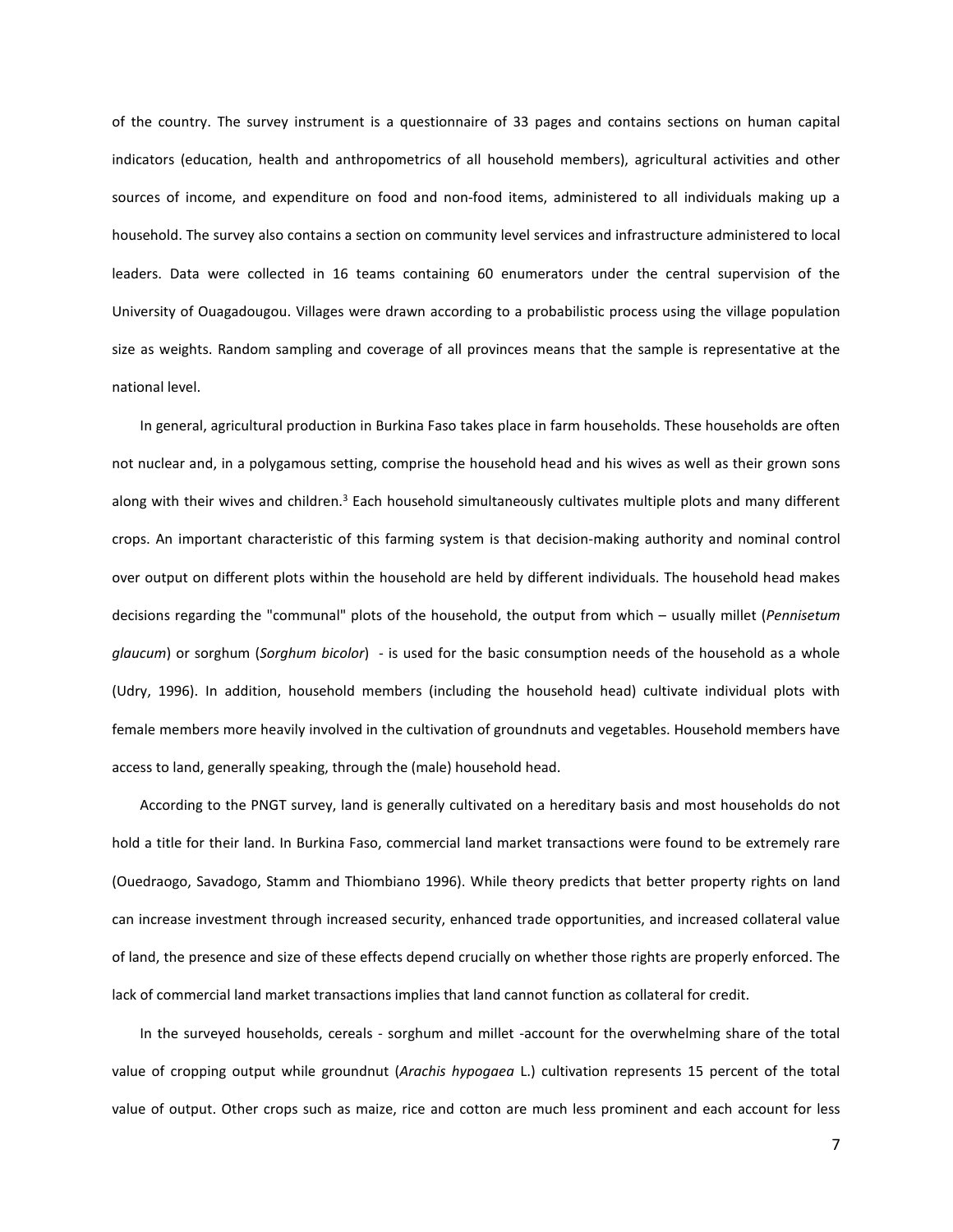than five percent of the value of output. Cropping in rural Burkina Faso is generally rain-fed and characterized by a single short cropping season per year. Millet and sorghum are mainly cultivated under traditional crop management practices in which farmers use little external inputs, such as purchased seed and inorganic fertilizer. Traditional crop management practices mean that labor, in particular, is strongly related to output (Fafchamps 1993). The PNGT survey did not collect data on actual labor input in days. We therefore use the number of males and females that are more or less full-time active on the farm as a proxy for household labor supply.

The data reveal that hired labor was hardly used in agricultural production. A missing market for labor is characteristic of rural areas lacking a large landless class and with homogeneous factor endowments (De Janvry, Fafchamps and Sadoulet 1991; Fafchamps, 1993). It has been observed for eastern Burkina Faso that there exists a cultural barrier to offering one's own labor for a wage because it is thought to be a sign of inability to sustain production in one's own fields (Mazzucato and Niemeijer 2000). For the Central Plateau, hiring workers in agriculture has been shown to be rare, representing approximately 1% of total labor use (measured in worker days) (Wouterse and Taylor 2008). In general, exchange labor in the form of work parties tends to be more common, but is limited to a few crops with particular patterns of seasonality (Wouterse and Taylor 2008; Fafchamps 1993). The high migration that characterizes parts of Burkina Faso is also indicative of the lack of local wage labor options that are available, forcing household members to migrate in search of jobs (Wouterse 2012).

In addition to input use, farming practices are largely determined by equipment use. Animal traction, in particular, should be considered as a labor-saving technology device during the preparation and planting stage (Pingali, Bigot and Binswanger 1989). The PNGT data reveal that only about 50 percent of the rural households surveyed had access to animal traction.

## **Model**

Let the agricultural production function of a farm household be given by (1).

$$
y = A \prod_{i=1}^{n} x_i^{\beta_i} \tag{1}
$$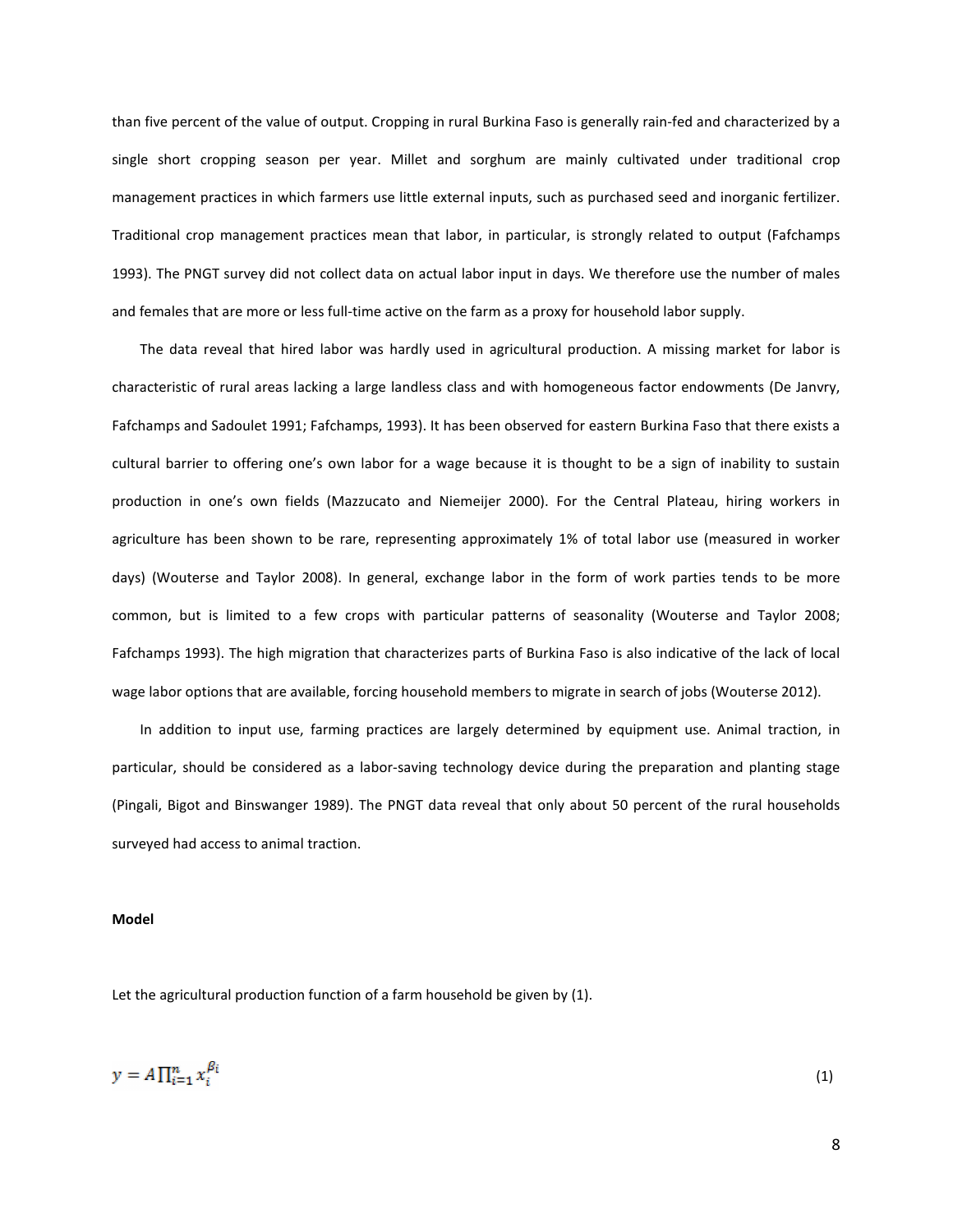Equation (1) specifies a Cobb-Douglas production technology according to which a farm household transforms a given vector of inputs  $x_i$  – land, labor, fertilizer and equipment into output  $y$ . Given the multitude of crops that are cultivated, the output variable is measured as the aggregate of the quantity harvested of each crop multiplied by village level crop specific prices. Land is measured at the household level by aggregating individual plot sizes. As mentioned, there appears to be a missing market for land with rights largely assigned on a hereditary basis along patrilineal lines. Land size can thus not be adjusted in the short run and may be considered as exogenous to the production process. Labor input, is measured as the household's endowment of adult members that have indicated to be active in own-farm agriculture more or less full-time. As the endowment of household labor cannot be adjusted in the short run, this input variable can be taken as exogenous to production. Variable inputs constitute spending on seed, fertilizer, pesticides and herbicides. As variable inputs may be adjusted in the short run, they are likely to be endogenous with production. Equipment comprises the current value of all agricultural equipment - mainly plough, cart, hoe and sprayer – applying an annual depreciation rate of 10 percent.

Following Fulginiti and Perrin (1993), we specify the intercept and the slope of this production function as:

$$
\log A = \alpha_0 + \sum_{k=1}^{m} \alpha_k \tau_k + \mu_0 \qquad k = 1, \dots, m \tag{1a}
$$

$$
\beta_i = \gamma_{i0} + \sum_{k=1}^m \gamma_{ik} \tau_k + \mu_i \qquad i = 1, \dots, n \tag{1b}
$$

In (1a) and (1b),  $\tau_k$  is a vector of technology changing variables ,  $\alpha' s$  and  $\gamma' s$  are fixed coefficients,  $\mu_0$  is a random variable distributed independently of the  $x_i$ 's and  $\tau_k$ 's, and the  $\mu_i$ 's are random variables independent of the  $\tau_k$ with mean zero and a finite positive semi-definite covariance matrix. The  $\beta_i$ 's here represent elasticities of output with respect to each of the input variables that are variable at the household level. The technology changing variables determine the production elasticities and are taken by households as parameters for the current production period.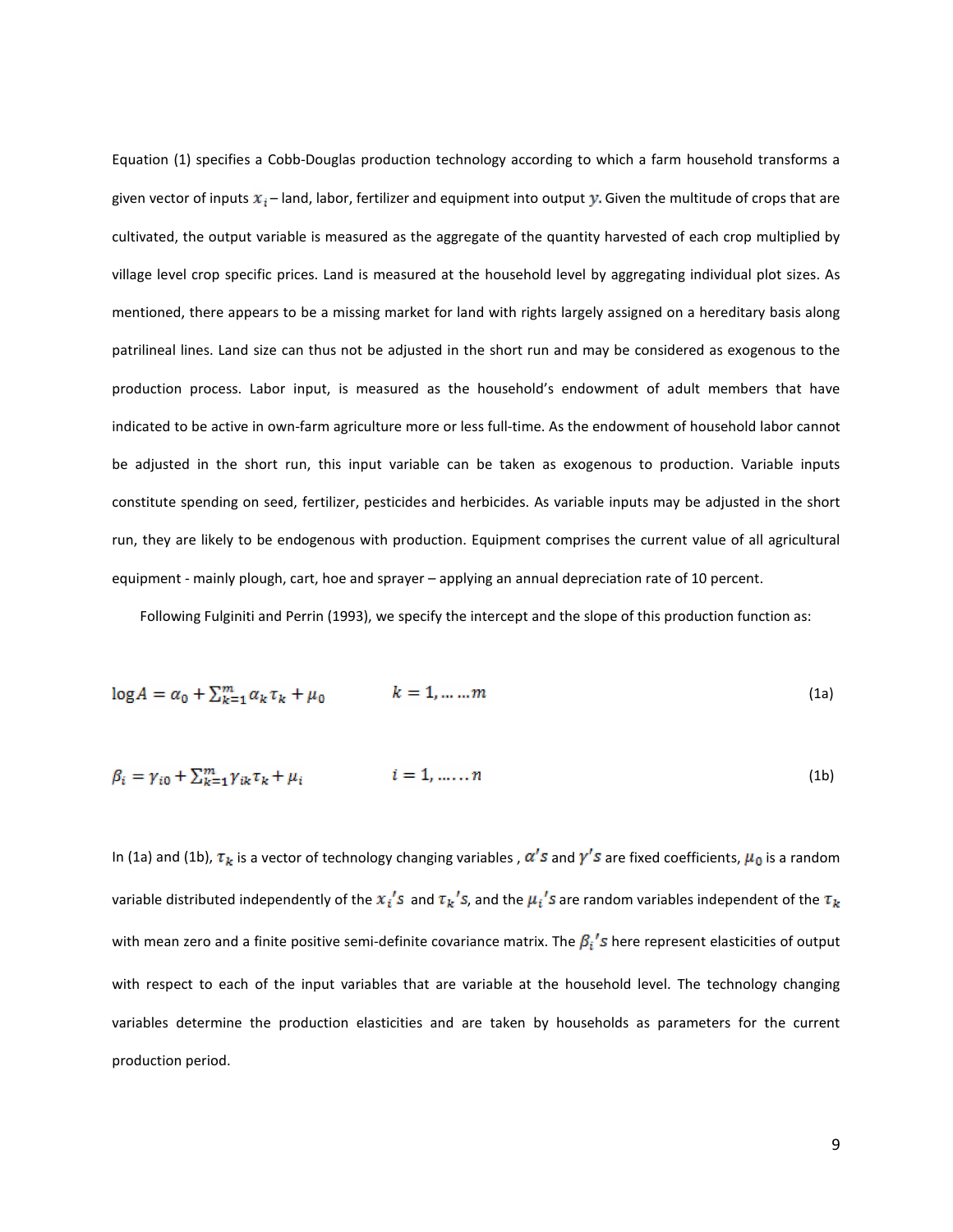Technology changing variables have been related to the quality of human resources (Fulginiti and Perrin 1993; Mundlak, Cavallo and Domenech 1989). In our model, we include three human capital indicators as technology changing variables: weight-for-height, formal education and the average age of adult workers in agriculture. The inclusion of weight-for-height of adult workers in the production function as a technology changing variable controls for past calorie intake and for body size in the relation between current calorie intake and productivity; its coefficient may be interpreted variously as the returns to endurance, strength, or health status (Deolalikar 1988). As weight-for-height also measures current calorie intake, this variable may be endogenous to the agricultural production process. Taking the possible spillover effects of education into account, we use the level of education received by the highest educated worker in the household. Although the education of adults has been completed sometime in the past, this measure could still be endogenous to agricultural production. To be sure, we instrument for this variable using the number of years that the mother of the head of household attended school as well as the distance to the nearest potable water source.

Expressing equation (2) in logs, we obtain the convenient econometric model:

$$
\log y = \alpha_0 + \sum_{k=1}^{m} \alpha_k \tau_k + \sum_{i=1}^{n} \gamma_{i0} \log x_i + \sum_{i=1}^{n} \sum_{k=1}^{m} \gamma_{ik} \tau_k \log x_i + \sum_{i=1}^{n} \mu_i \log x_i + \mu_0
$$
 (2)

This model allows us to evaluate directly the impact of several aspects of human capital - nutrition and health, formal education and experience proxied by age - on the technology employed by a household. The elasticity of productivity of the technology changing variables for this function is evaluated as:

$$
\psi_k = \tau_k \left( \sum_{i=1}^n \gamma_{ik} \log x_i + \alpha_k \right) \tag{2a}
$$

If technology changing variables are expressed as the log of some variable say,  $z_k$ , then the elasticity of productivity with respect to  $z_k$  is simply:

$$
\psi_k = \sum_{i=1}^n \gamma_{ik} \log x_i + \alpha_k \tag{2b}
$$

10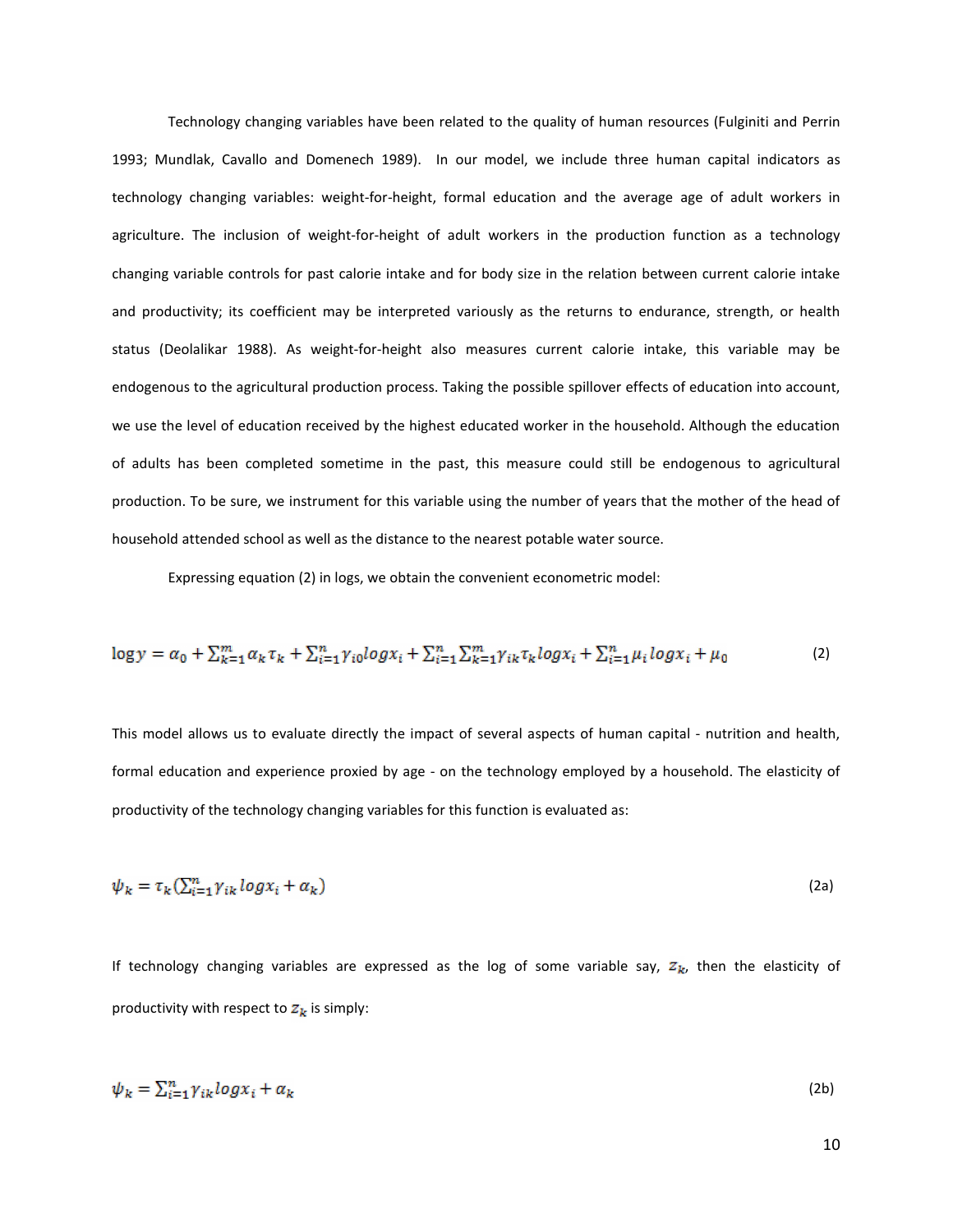The effect of weight-for-height, education and age of adult farm workers on current productivity is thus summarized by these production elasticities. To the extent that policies affected the nutrition and health status and education level of adult workers, the productivity effect of those policies can be measured using  $\psi_k$ . The production elasticities as specified in equation (1b) depend on the level of the variables that condition the household's choice, so they differ by observation. The quality of the available resources, the set of techniques available for production will combine to determine the productivity of each input.

The descriptive statistics of the variables used to estimate the variable coefficient production function specified in equation (2) are given in Table 1.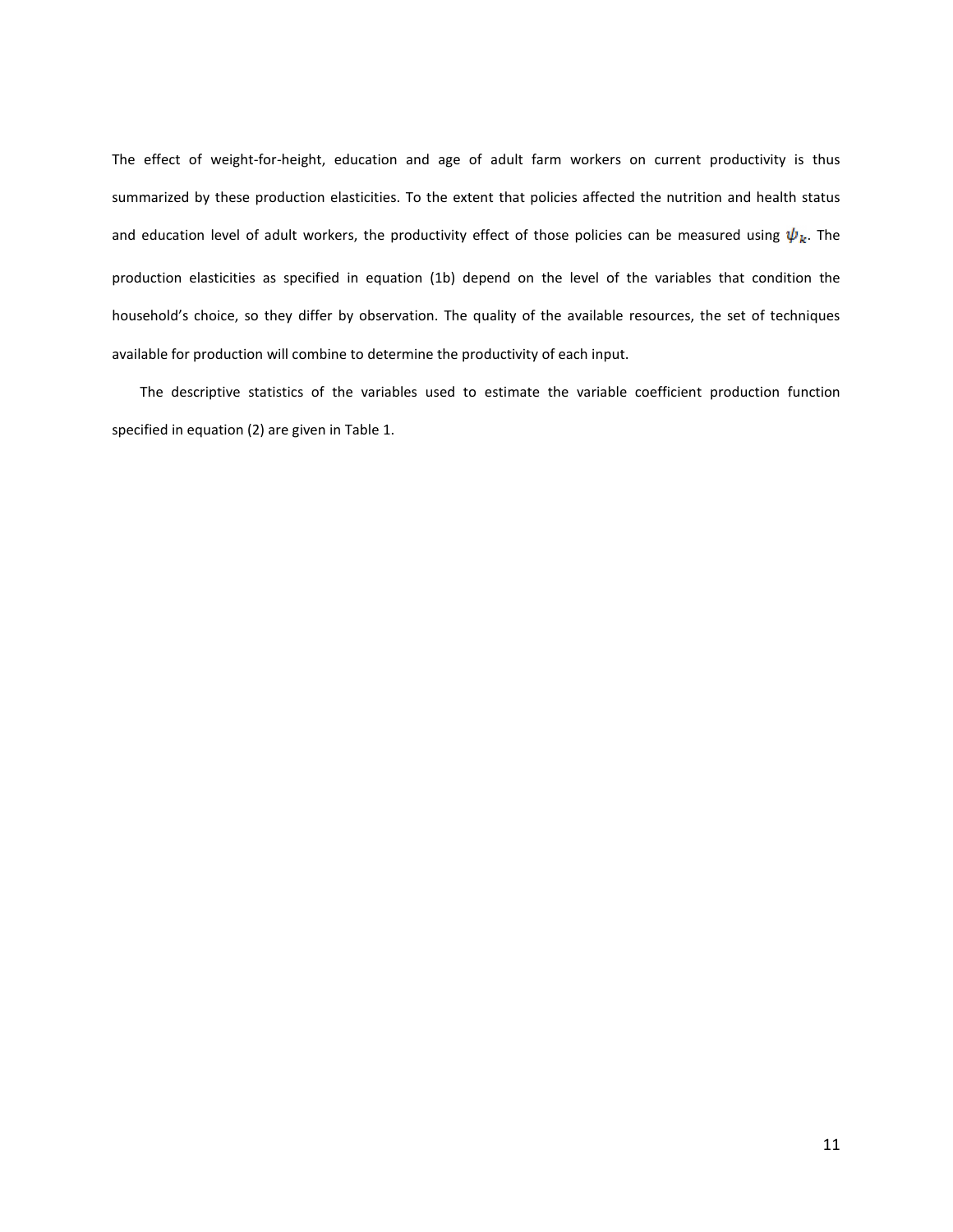#### **Estimation strategy**

Before turning to the actual results of the estimation of the variable coefficient production function specified in equation (2), a few estimation issues merit further discussion.

# *Identification*

There are several difficulties with discerning causal links between health and nutrition indicators such as weightfor-height and agricultural productivity in a regression framework. First, weight-for-height is likely to be endogenous to the agricultural production process due to simultaneous effects. Though it may be intuitively appealing to believe that better-nourished individuals are more efficient, the direction of causality between nutrition and productivity is difficult to establish (Schultz, 2003). Improved weight-for-height could lead to increased productivity, but it is equally plausible that increased productivity leads to higher incomes, thereby improving an individual's nutritional status (Garcia and Kennedy 1994). Second, endogeneity could manifest itself if there are exogenous unobserved differences across individuals in their original endowments, and if these endowments influence how parents and children invest in human capital, in either a compensatory or a complementary manner (Schultz 2003). Examples of this phenomenon could be frailty – or physical weakness affecting the demand for health inputs (Rosenzweig and Schultz 1983). These forms of innate, unobserved heterogeneity could cause a correlation between weight-for-height and the error in determinants of agricultural productivity. Third, there may be lags during which the formation of human capital occurs before a farm household member becomes more productive (Schultz 1999). Formal education could also be endogenous with agricultural output due to simultaneous effects although this source of bias is likely to be much smaller compared to weightfor-height as educational attainment of adults has most likely taken place sometime in the past. Ability bias could also arise due to exogenous unobserved differences across individuals in their original endowments which influence investment in formal education (Willis and Rosen, 1979). In addition to the possible endogeneity of two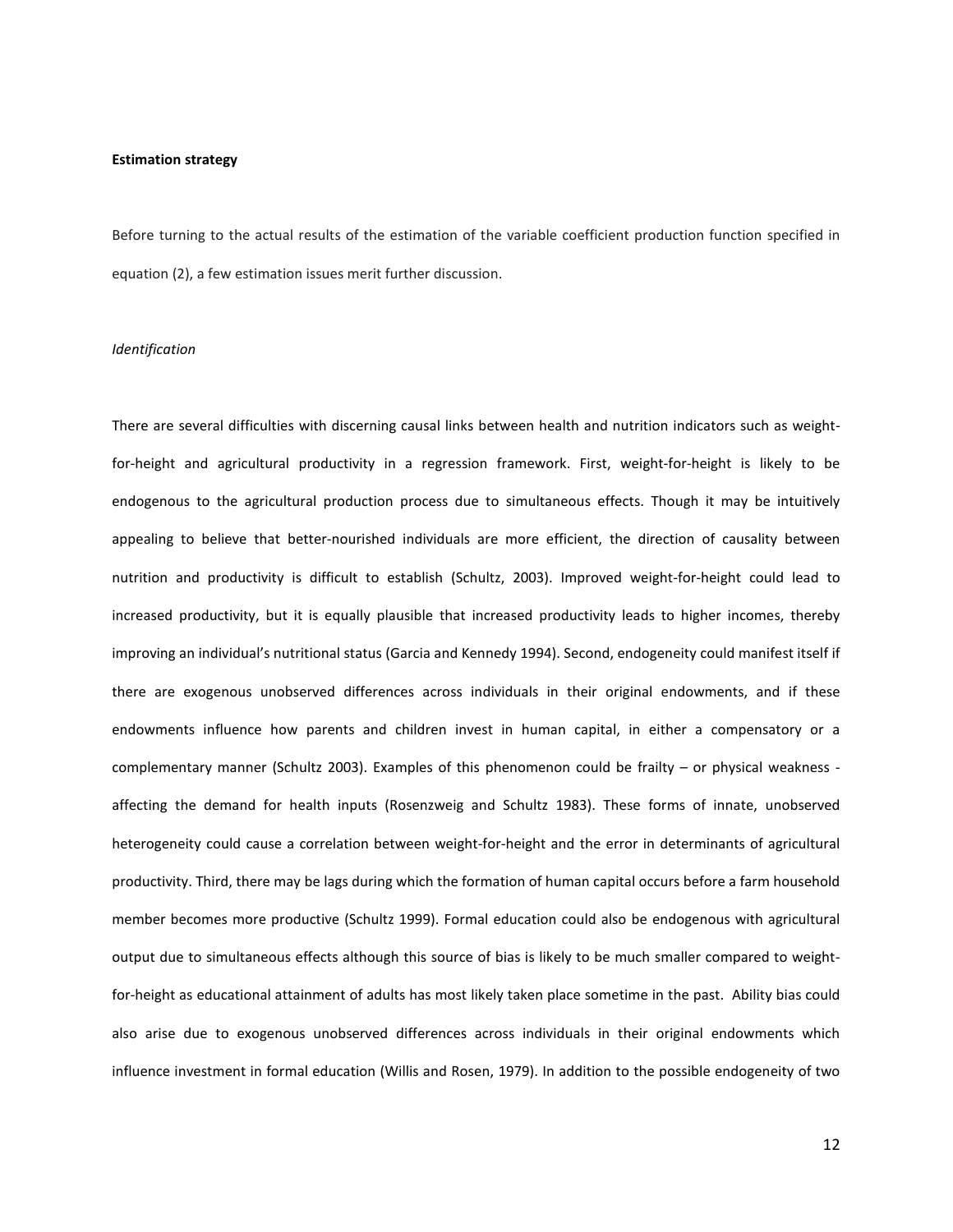of our human capital indicators, spending on variable inputs such as fertilizer is likely to be endogenous to the agricultural production process.

To obtain consistent estimates in the presence of endogeneity, one may use instrumental variable methods in which the instruments are sufficiently correlated with the endogenous variables but strictly not correlated with agricultural output. We instrument for weight-for-height of adult workers using a dummy variable indicating whether the father of the head has passed away; the village price of mosquito repellent and the village price of chloroquine - a drug commonly used to prevent and treat malaria. We instrument for formal education of workers using the educational attainment of the mother and the father of the head of household. Finally, we instrument for spending on variable inputs using distance from the village to a main road and the presence of a producer organization in the village.

As mentioned, an instrumental variable must satisfy two requirements: it must be correlated with the included endogenous variable and orthogonal to the error process (Baum, Schaffer and Stillman 2003). We test the former condition – relevance - by examining the fit of the first stage regressions. The relevant test statistics here relate to the explanatory power of the excluded instruments in these regressions. We report the R-squared of the first stage regression with the included instruments partialled-out. This may also be expressed as the F-test of the joint significance of the excluded instruments in the first stage regression. Following Baum, Schaffer and Stillman (2007) we report the Kleibergen-Paap wald F-statistic and the Stock-Yogo critical values to further test for weak instruments. For models with a single endogenous variable, these indicators are considered to be sufficiently informative. While existing only for i.i.d error models these statistics may still be indicative of weak instrument issues in non-i.i.d cases (Baum, Schaffer and Stillman 2007).

For the latter condition – validity – to hold excluded instruments need to be orthogonal to the error in the second stage regression. If we have more excluded instruments than included endogenous regressors, we can test whether our instruments are uncorrelated with the error process. For this test, the residuals from a 2SLS regression are regressed on all exogenous variables: both included exogenous regressors and excluded instruments. Under the null hypothesis that all instruments are uncorrelated with the error, an LM statistic of the  $\sqrt{N\cdot R^2}$  form has a large sample  $\chi^2(r)$  distribution where  $r$  is the number of overidentifying restrictions or excess

13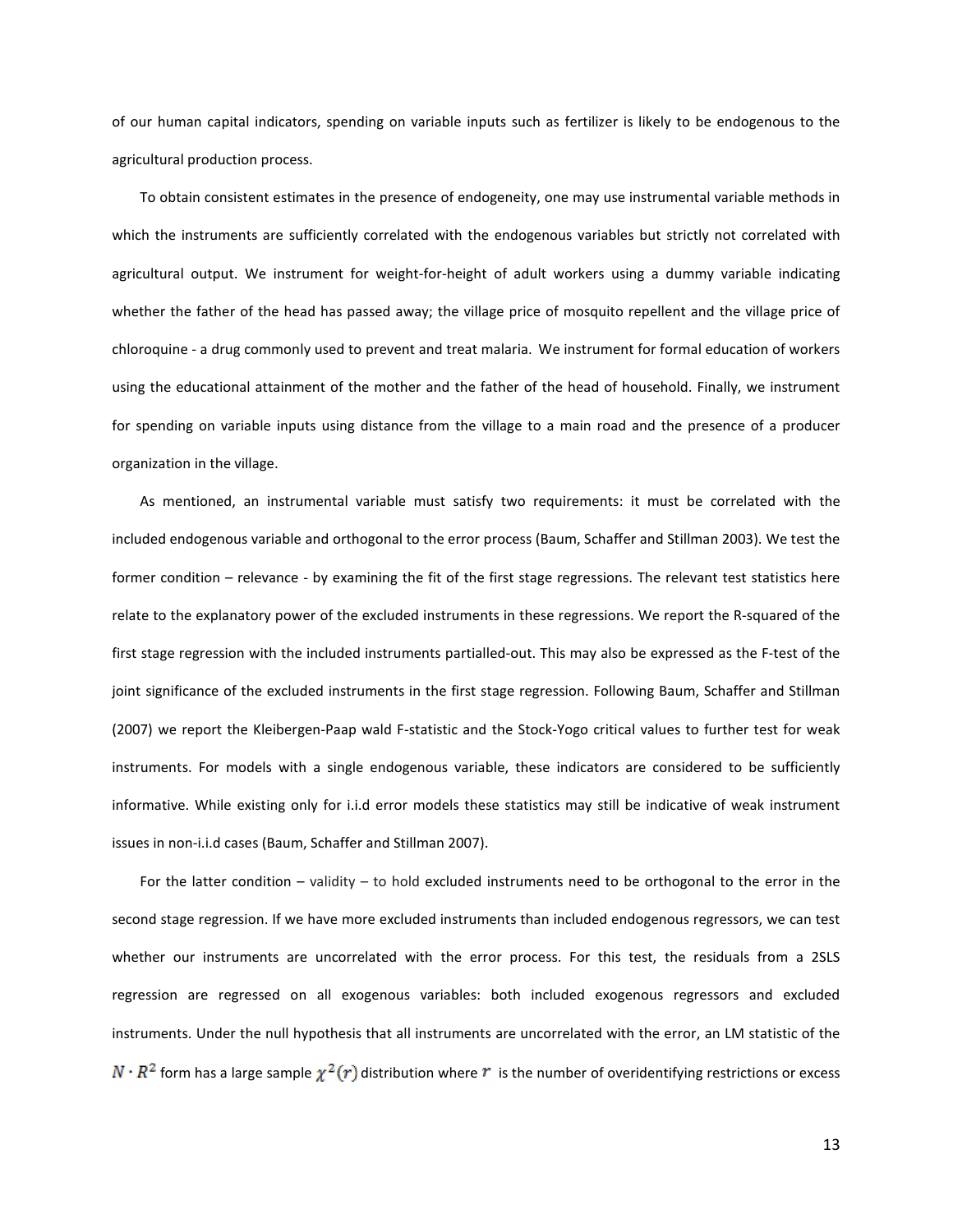instruments. Rejection of the null hypothesis, would cast doubt on our instrument set. We report the Hansen Jstatistic and the associated p-value, which is the GMM equivalent of the Sargan test described above and robust to possible heteroskedasticity.

Turning to an instrumental variable estimation for the sake of consistency must be balanced against the inevitable loss of efficiency (Wooldridge, 2003). This loss of efficiency can only be justified if the OLS estimator is biased and inconsistent. We report the p-value of the Durbin version of the Durbin-Wu-Hausman test for endogeneity, which involves estimating our regressions via both OLS and IV approaches and comparing the resulting coefficient vectors. Test results are best interpreted not as a test for the endogeneity or exogeneity of regressors per se, but rather as a test of the consequence of employing different estimation methods on the same equation (Baum, Schaffer and Stillman 2003).

When using predicted variables as regressors in second stage regressions, the reported standard errors are not valid because they do not take into consideration that the endogenous regressors have been estimated in the first stage (Wooldridge, 2003; Baltagi, 2002). We apply the method suggested by Murphy and Topel (2002) to calculate asymptotically correct standard errors (Baum 2006).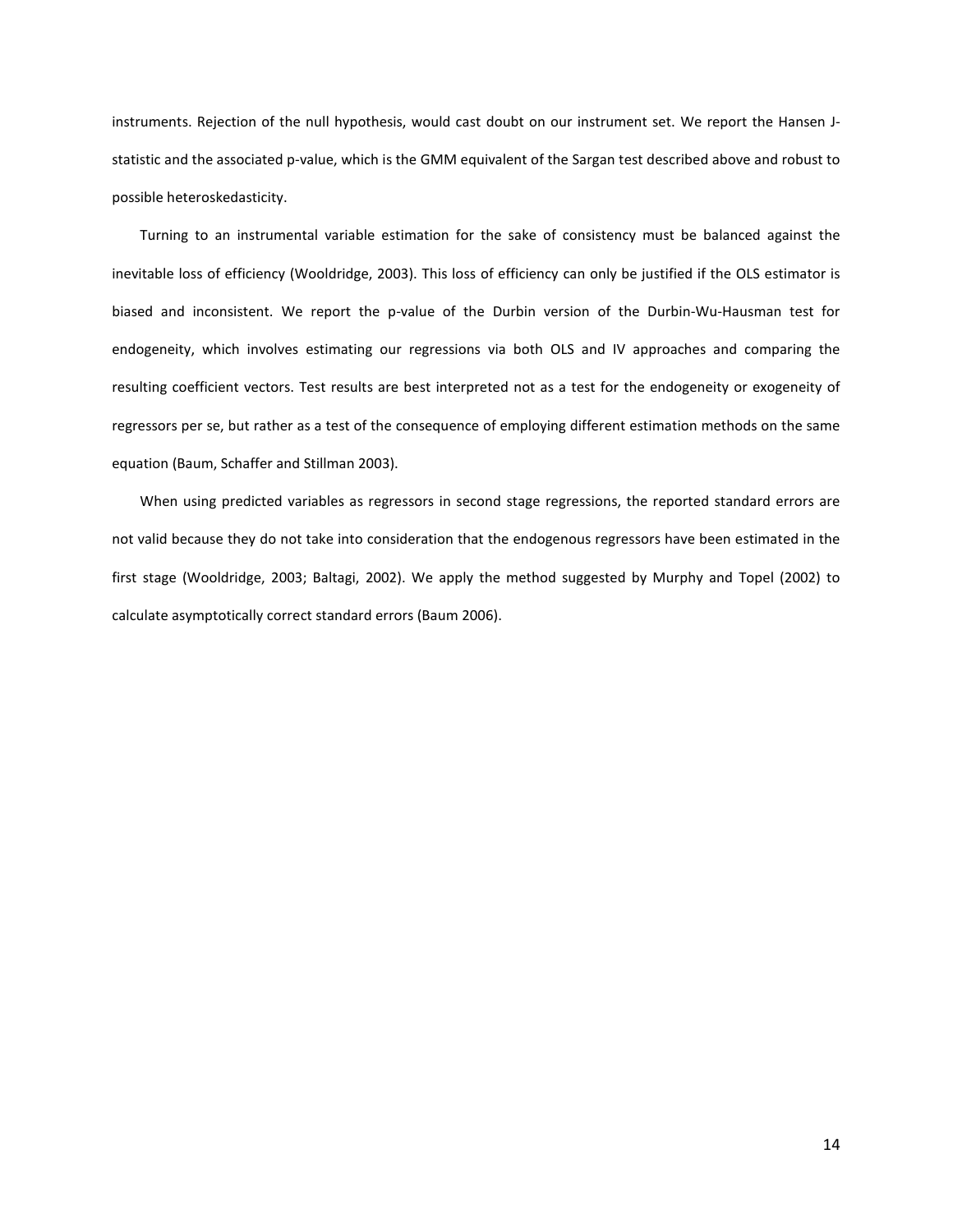The Cobb-Douglas (1928) production function assumes that the elasticity of substitution between factors of production is unity while returns to scale can be constant, increasing or decreasing. One important reason for its popularity is that, after logarithmic transformation, the function is linear in parameters and can thus be estimated by simple linear regression techniques. An important drawback of the Cobb-Douglas production function or any other parametric specification of a production function is sensitivity of results to the functional form chosen. In the case of misspecification of the functional form, calculations of measures such as marginal products, partial production elasticities, and elasticities of scale, as well as various statistical tests become incorrect. The nonparametric approach to estimating production functions largely builds on the work by Varian and Afriat and has as its advantage that is does not impose any a priori restrictions on the underlying technology avoiding the risk of incorrect technical efficiency estimates in the case of misspecification (Varian, 1984; Afriat, 1972). One major drawback of nonparametric methods is the curse of dimensionality especially in multivariate regressions, which can prevent one from finding a smooth in high dimensions because of the sparsity of the underlying space (Stone, 1980). Often, when investigating efficiency in farm households, deterministic non-parametric methods such as data envelopment analysis tend therefore to be preferred (see for example Chavas, Petrie and Roth 2005; Wouterse, 2010).

As the aim of this paper is precisely to test for more flexibility in a particular functional form, we opt for the parametric approach with as an added advantage that results are comparable to certain other studies that incorporate human capital indicators in agricultural production (such as Croppenstedt and Muller 2000). To ensure that the Cobb-Douglas specification is consistent with the true relationship between the inputs and the output in our data set, we apply the test described in Hsiao, Li and Racine (2007), which is a nonparametric kernel-based model specification test that can be used when the regression model contains both discrete and continuous regressors, to equation (2). The test described in Hsiao, Li and Racine (2007) builds on the assumption that if the parametric model is right, its residuals should be patternless and independent of input features and applies nonparametric smoothing to the parametric residuals to see if their expectation is approximately zero everywhere. We employ discrete variable kernel functions and smooth both the discrete and continuous regressors using least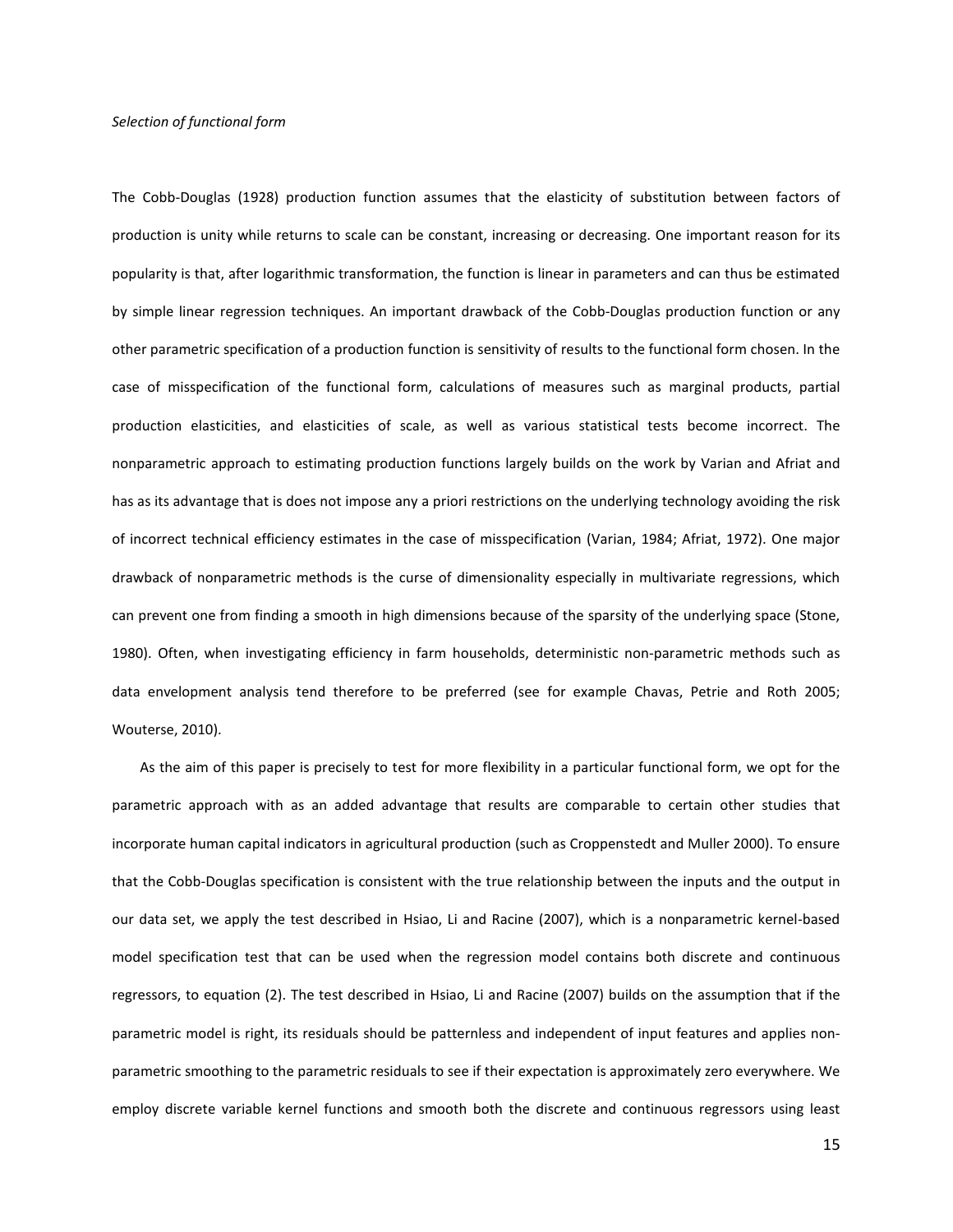squares cross-validation (CV) methods.<sup>4</sup> However, as this test loses power as the sample gets large (Hsiao, Li and Racine 2007; Shalizi 2012), we only run this test on a randomly selected subsample of 350 observations or 20 percent of the sample. To further test for the appropriateness of the parametric functional form for the entire sample, we also use a somewhat simpler approach, which compares residuals of a parametric model to those obtained from a semiparametric additive regression model (Shalizi 2012). This test is built on the assumption that if the parametric model is right, it should predict as well as, or even better than, a generalized additive model. The generalized additive model uses a backfitting algorithm and we apply smoothing splines to continuous regressors while treating our regional dummies as random effects (Ma and Racine 2012).

# *Variable and fixed coefficient regressions*

In production economics, the use of regression models with fixed coefficients is relatively common. The implication of this approach is that independent variables do not significantly differ in their behavior from one observation to another. This is restrictive as, in reality, production possibilities are expected to differ in a crosssection of firms, and a set of different technologies may simultaneously coexist at any given time. If that is the case, efficiency measurement, for example, cannot proceed under the assumption of common technology (Tsionas 2002). The stochastic frontier is thus not useful if the slope coefficients vary. This may happen if for the same levels of inputs different levels of outputs are obtained by following different methods of input applications (Croppenstedt and Demeke 1997). It is thus necessary to apply parameter variation across decision units. There have been a number of theoretical studies on varying parameter models (Hildreth and Houck, 1968; Swamy and Tavlas, 1995). Empirical applications of these random coefficients models in stochastic frontiers exist though are very limited; see for example Kalirajan and Obwono (1994). Somewhat in parallel, Mundlak (1986) showed that the production function can be approximated by a function that has a Cobb-Douglas form but where the intercept and the slope are functions of so-called state variables. Fulginiti and Perrin (1993) use this approach to link prices to agricultural productivity. We continue along these lines and test such a model of production within which the technology embodied is to some extent endogenous. We posit a production function for which the coefficients are variable and determined at any one place and time by a household's endowment of human capital.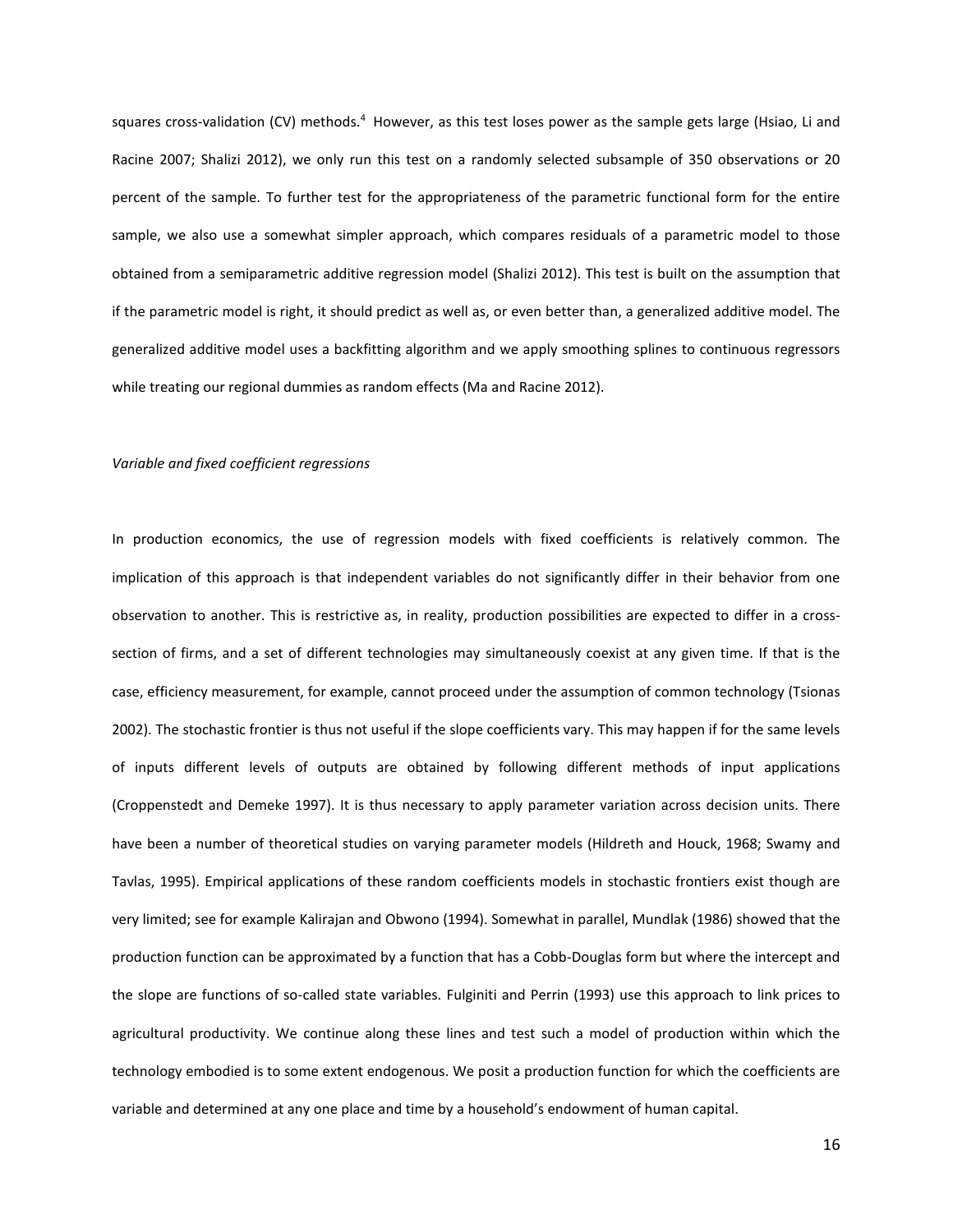#### **Estimation results**

To test for the significance of the role of human capital variables in the agricultural production process, we initially estimate an augmented Cobb-Douglas production function. OLS estimation results are given in Table 2.

[TABLE 2 HERE]

As mentioned, spending on agricultural inputs as well as formal schooling and weight-for-height are likely to be endogenous to the agricultural production process. For spending on inputs we estimate an instrumental variable regression using distance to a main road from the homestead and the distance to pasture from the center of the village. Results of the first stage are given in Table A1 in the appendix.

Clearly, both instruments explain spending on inputs. The further away is a household from a main road the higher is spending on inputs. It is possible that fertilizer markets are thinner with less supply and higher prices when communities are more isolated. The presence of a producer organization in the village is associated with higher spending on inputs. Often, producer organizations are a distribution channel for (subsidized) inputs (Soulama 2003). If we apply the rule of thumb that for a single endogenous regressor an F-statistic below 10 is cause for concern (Staiger and Stock 1997), we can confirm that our instrument set is appropriate. However, we are only able to reject weak identification at 20% maximal IV size and we suspect that the proportion of low-lying land in total land holdings is a somewhat weak instrument. The p-value associated with the Hansen J-statistic is 0.64 indicating that we cannot reject the hypothesis that our instruments are orthogonal to the error in the second stage equation. Although not reported, our instruments meet the exclusion restriction as they are confirmed not to influence the value of output other than through their effect on spending on inputs. We also report the p-value of the Durbin score heteroskedasticity robust endogeneity test which has superior performance compared to the Durbin-Wu-Hausman test when instruments are weak (Staiger and Stock 1997). The test cannot reject its null of exogeneity of spending on inputs. We thus use observed rather than predicted input costs in subsequent production functions.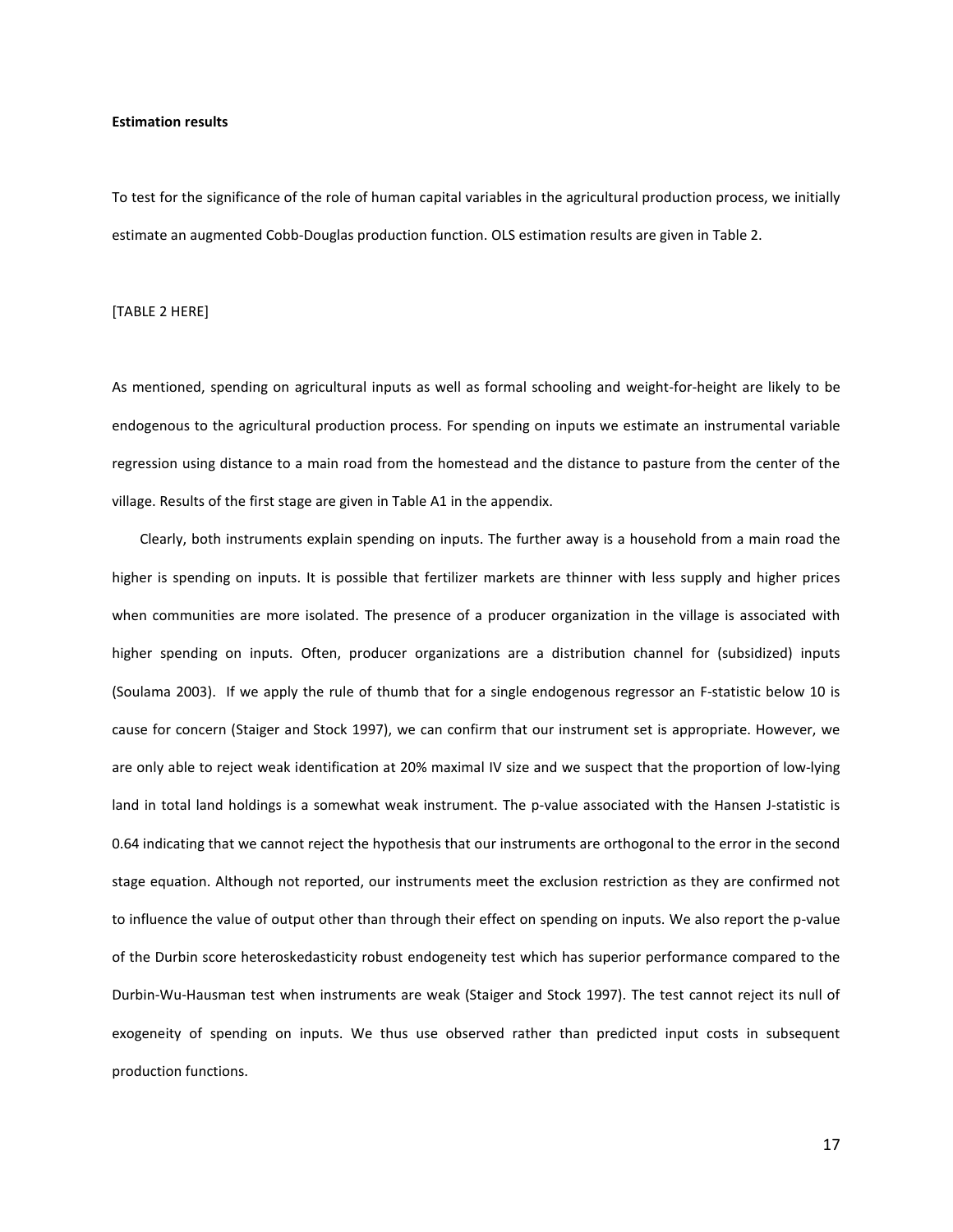First stage estimation results for formal schooling of adults are given in Table A2 in the appendix. Both instruments explain formal schooling. When either the father or the mother of the household head has received more education, this may stimulate younger household members to attend school (Schultz, 1999). Again, our Kleibergen-Paap Walk rk F statistic of 44.40 confirms that our instrument set is appropriate at 10% maximal IV size. A p-value of 0.45 for the Hansen J-statistic indicates that our instruments are orthogonal to the error in the second stage equation. Again, the instruments meet the exclusion restriction as in a regression of the value of output on inputs and our two instruments, we find that the latter are not correlated with output. As we cannot reject the null of exogeneity of formal education of adult workers, we will use observed rather than predicted values in our estimations.

First stage estimation results for weight-for-height of the head of household are given in Table 3.

# [TABLE 3 HERE]

All three excluded instruments explain weight-for-height of adult workers. For adult workers in households in which the father of the head has passed away, weight-for-height is significantly lower. As we are already controlling for the age of adult workers, the passing away of the father of the household head may point towards an unfavorable nutrition and health environment in which the formation of the weight-for-height of adult workers has taken place. The village level price of choloroquine and insect repellent are negatively associated with weightfor-height of adult workers. Weight-for-height captures both health and nutrition status (Schultz 1999) and - in a country where malaria is highly endemic (Beiersman et *al.* 2007) - morbidity is likely to be influenced by the affordability of anti-malarial medication or mosquito repellents. To assess the relevance of our instrument set, we note that the Kleibergen-Paap rk Wald F statistic is above 10 and exceeds the Stock-Yogo critical value at 20% maximal IV size. In terms of validity, the p-value associated with the Hansen J-statistic indicates that the equation is not overidentified. We tested the exclusion restriction by regressing the value of output on all inputs and our instruments and find that these do not explain the value of output other than through their role in explaining weight-for-height.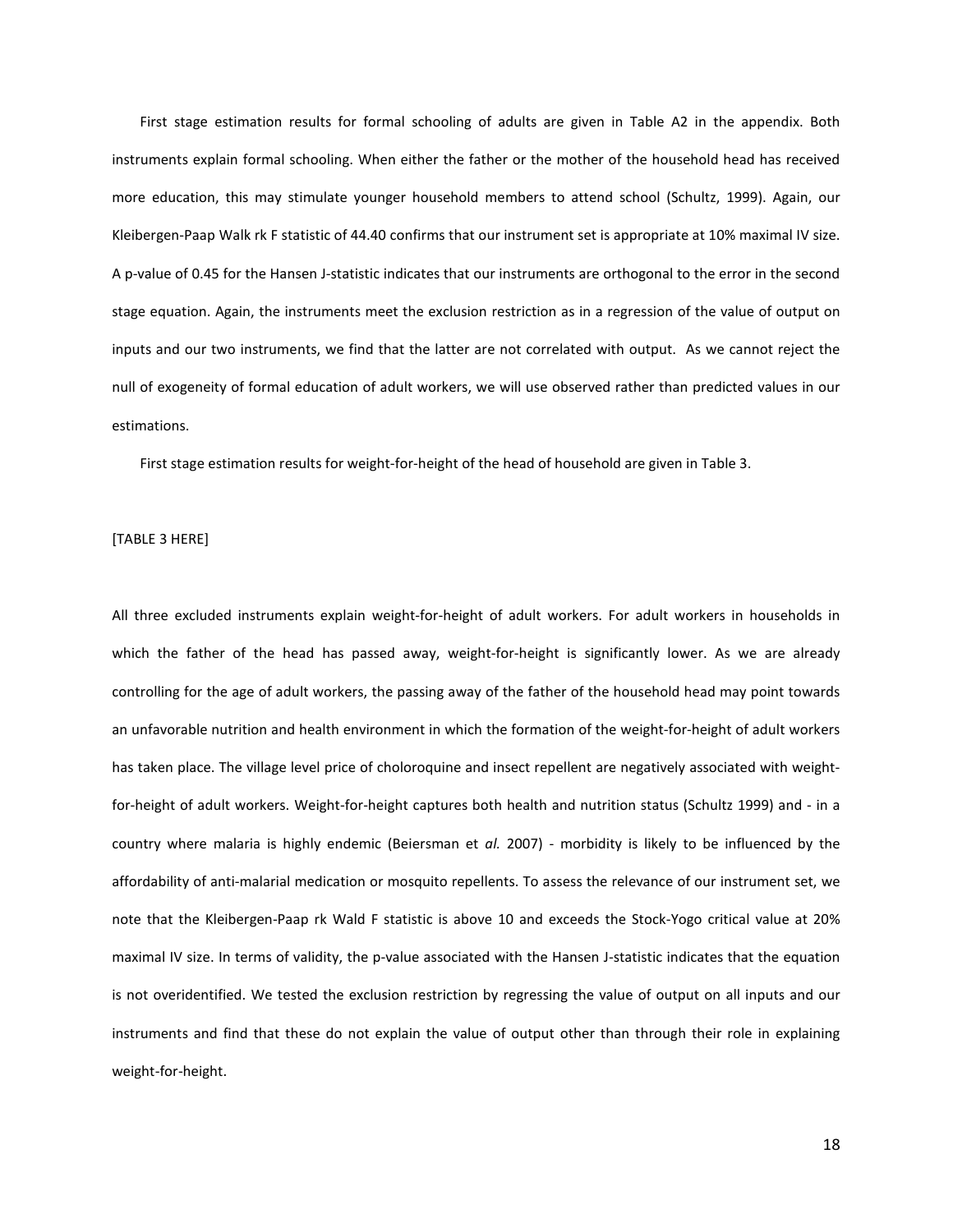Table 3 also reports the p-value of the Durbin score heteroskedasticity robust endogeneity test. The test strongly rejects the null of exogeneity of weight-for-height of adult workers. Combining this finding with the strong theoretical foundations for treating weight-for-height as endogenous, we proceed with the inclusion of the predicted value of weight-for-height of adult workers in the agricultural production function and the left-hand column of Table 2 shows the second-stage estimates treating weight-for-height as endogenous. Estimated at 2.04 in the instrumental variable specification, the output elasticity of weight-for-height of adult workers is similar to Croppenstedt and Muller's (2000) estimates of between 1.8 and 2.2 for the household head and Deolalikar's (1988) estimate of 1.9. At the mean, an increase in weight-for-height of adult workers of 10% will increase output by more than 20%. This implies that even for small increases in the weight-for-height considerable increases in output could be achieved. This has to be contrasted with other productivity augmenting investments such as education. Our results indicate that a 10% increase in the level of education of the highest educated adult will decrease output by 5%. This finding clearly underlines that returns to formal schooling are not necessarily positive most likely as more schooled individuals have become disengaged with agriculture.

The augmented production function thus demonstrates that human capital plays an important role in agricultural production. However, two major issues need to be addressed. First, in addition to having an independent influence on output, it may be reasonable to expect that human capital variables interact with traditional input variables to affect output. Second, if we allow for these types of interactions, we can also challenge the assumption that households employ the same production technology. Farms may be operated according to a different technology for a variety of reasons. Adoption of a new technology is likely to be costly, and farms adopt new technologies only with considerable lags. If costs related to physical and human capital accumulation differ across farms, at any given point in time there will be some variability in the types of technology used by farms. Therefore, in practice, production possibilities are expected to differ in a cross-section of firms, and a set of different technologies may simultaneously coexist at any given time. If that is the case, measurement of returns to scale cannot proceed under the assumption of common technology (Tsionas 2002). In the context of a farm household, we can test whether technologies differ according to the level of human capital –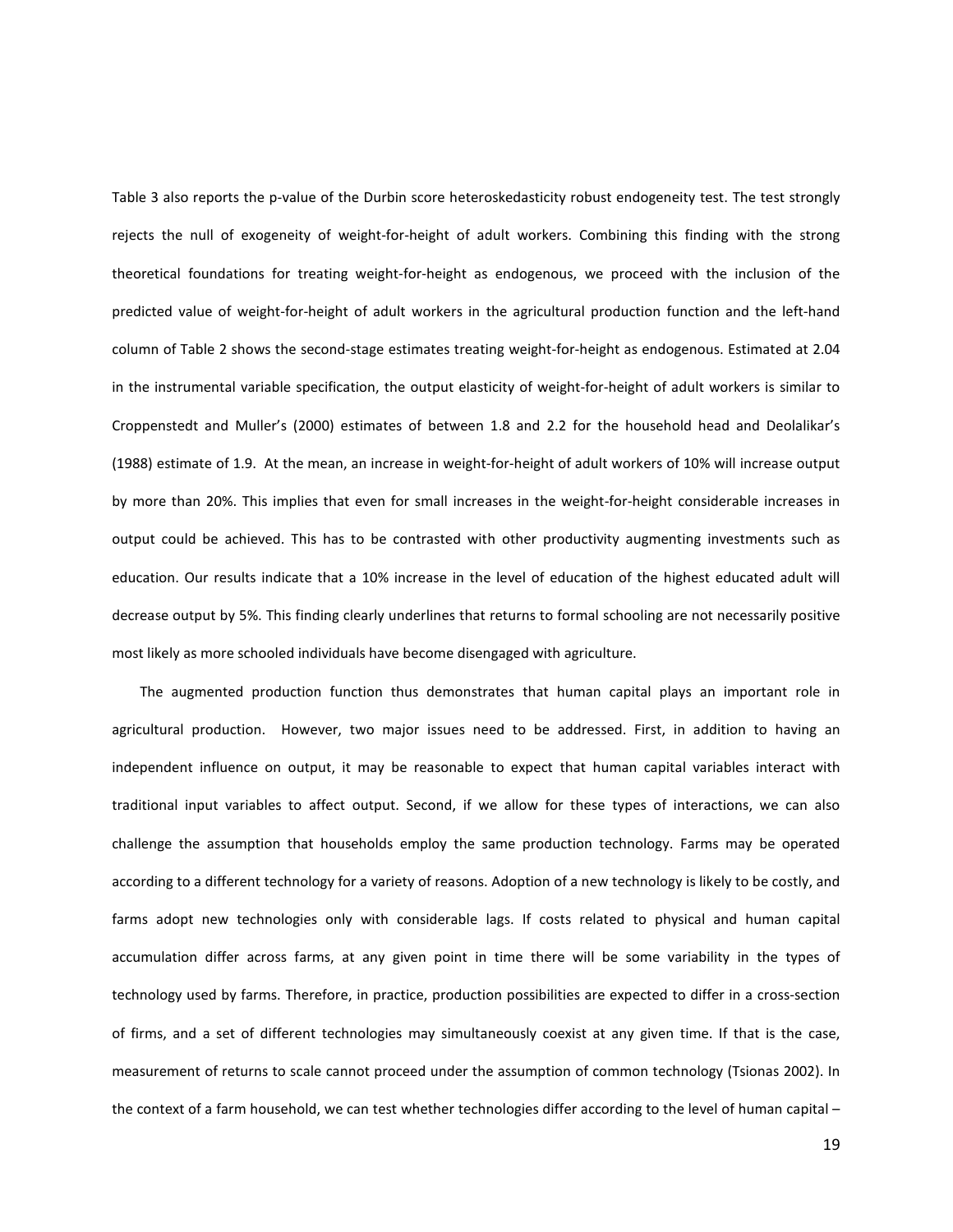weight-for-height, schooling and age of adult workers– with which a household is endowed. Below, we analyze in more detail the substitution and complementary effects of our human capital measures and test whether they can be considered as technology-changing i.e. whether they affect the intercept and/or the slope of the production function. Table 4 shows the estimation results of equation (2) as well as the results of testing for the suitability of the Cobb-Douglas functional form.

#### [TABLE 4 HERE]

Table 4 shows that the interaction effect of formal education and land is negative and significant indicating that education negatively affects output the larger are landholdings. A positive interaction effect exists for formal education of adult workers and the returns to their labor input when they are male. That is, formal education contributes more to output when households have increased access to the complementary male labor input.

The interaction effect of weight-for-height of adult workers and land is positive and significant indicating that increased strength contributes more to output the larger are landholdings. Similarly, returns to spending on input are higher when interacted with weight-for-height indicating that increased strength may be conducive to better input application. However, Table 4 also shows that there is a negative, significant interaction effect of weight-forheight of adult workers with female labor input while the interaction with male labor input is also negative but not significant. It seems plausible that stronger workers are likely to contribute more to output if they can substitute for female labor when this is in limited supply. Finally, there is a positive interaction effect of the average age of workers with equipment as well as with spending on inputs. If we take age as a proxy for farming experience, these results are rather plausible indicating that experience enhances returns to equipment and inputs.

F-tests show that the random effects on the slope and intercept coefficients are significant suggesting that technology changing variables affect both the intercept and the slope of the production function. We have seen that the effect of introducing stochastic variation in coefficients is that errors in the reduced form model become heteroskedastic. The p-value of the Breusch-Pagan (1979) test for heteroskedastic errors indicates that we reject the null hypothesis of homoscedasticity. We correct for this heteroskedasticity by estimating our standard errors using the robust Hubert-White sandwich estimator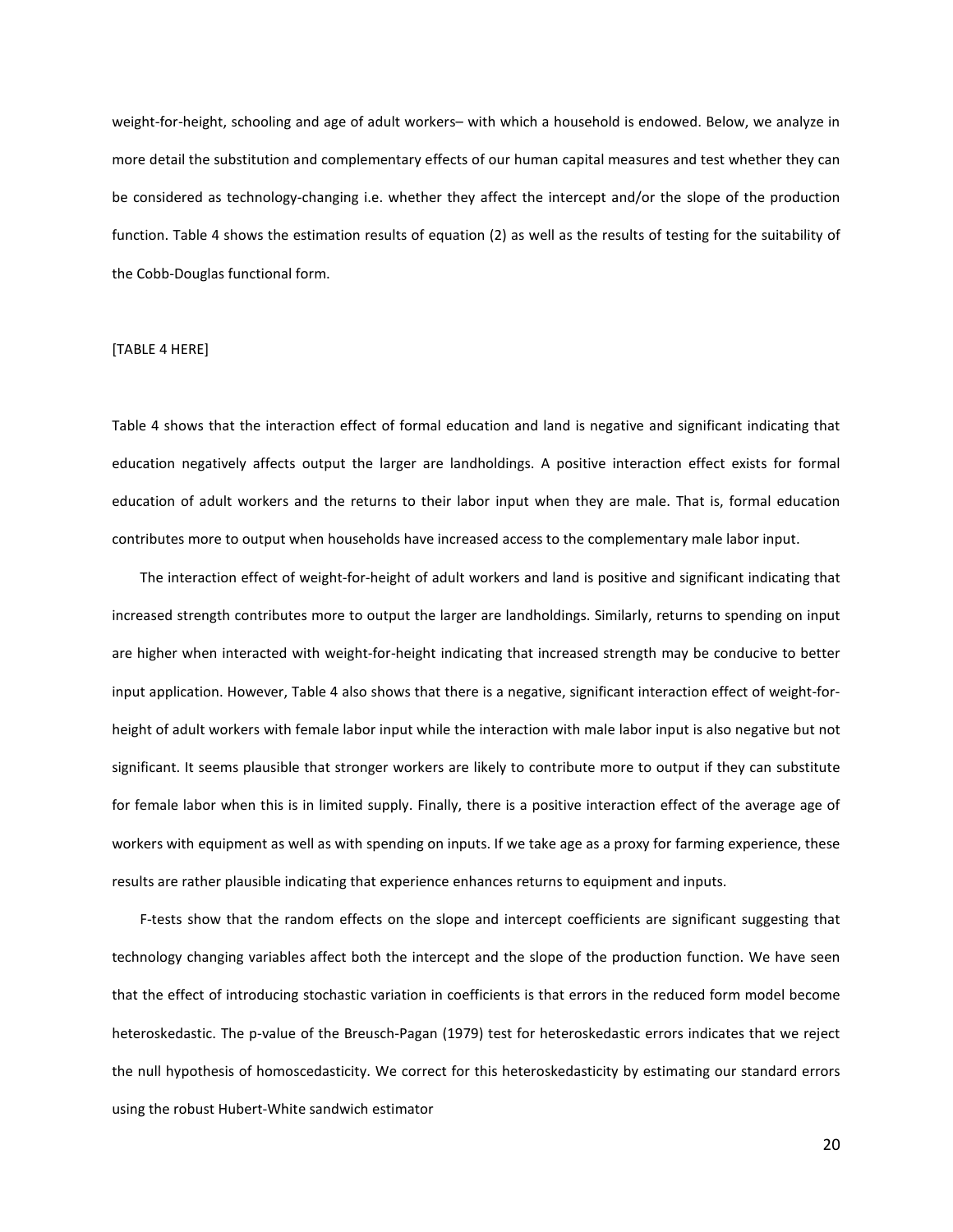Results from the functional form tests confirm that the Cobb-Douglas specification outperforms a fully nonparametric model for a randomly selected subsample of 350 observations. Our Cobb-Douglas specification can also not be rejected when tested against a generalized additive model applied to the entire sample as demonstrated by a p-value of 0.94 for 200 bootstrap replications.

Productivity and production elasticities calculated from equation (1b) and (3a) are given in Table 5.

# [TABLE 5 HERE]

Results in Table 5 reveal that weight-for-height and education are significant though their elasticities are somewhat more modest compared to estimates from the augmented Cobb-Douglas specification. As for the traditional input variables, returns to land are higher under the variable coefficient specification primarily due to the complementary effect of weight-for-height. If we consider weight-for-height as an indicator of physical strength, we could hypothesize that stronger workers are better able to till the land thereby improving its returns. Table 5 further shows that returns to male and female labor are much higher under a variable coefficient specification. Although, we observe a negative interaction effect of weight-for-height and female labor, the latter remains strongly significant in its linear form. Formal education seems to have augmented returns to male labor.

To better understand the household level differences in technologies suggested by the randomcoefficient and intercept model, we tabulate productivity elasticities for the technology-changing variables and estimated elasticities for traditional inputs per household landholding quintile. Results are given in Table 6.

## [TABLE 6 HERE]

Table 6 shows that there are important differences in production elasticities due to variations in human capital. Returns to weight-for-height and age of adult workers strongly increase across landholding quintiles; so much so that in the lowest landholding quintile, improvements in weight-for-height would actually lead to a deterioration in output. Returns to formal education are consistently negative across quintiles although the production response to education becomes more elastic for households with larger landholdings. If we interpret age as a proxy for farming

21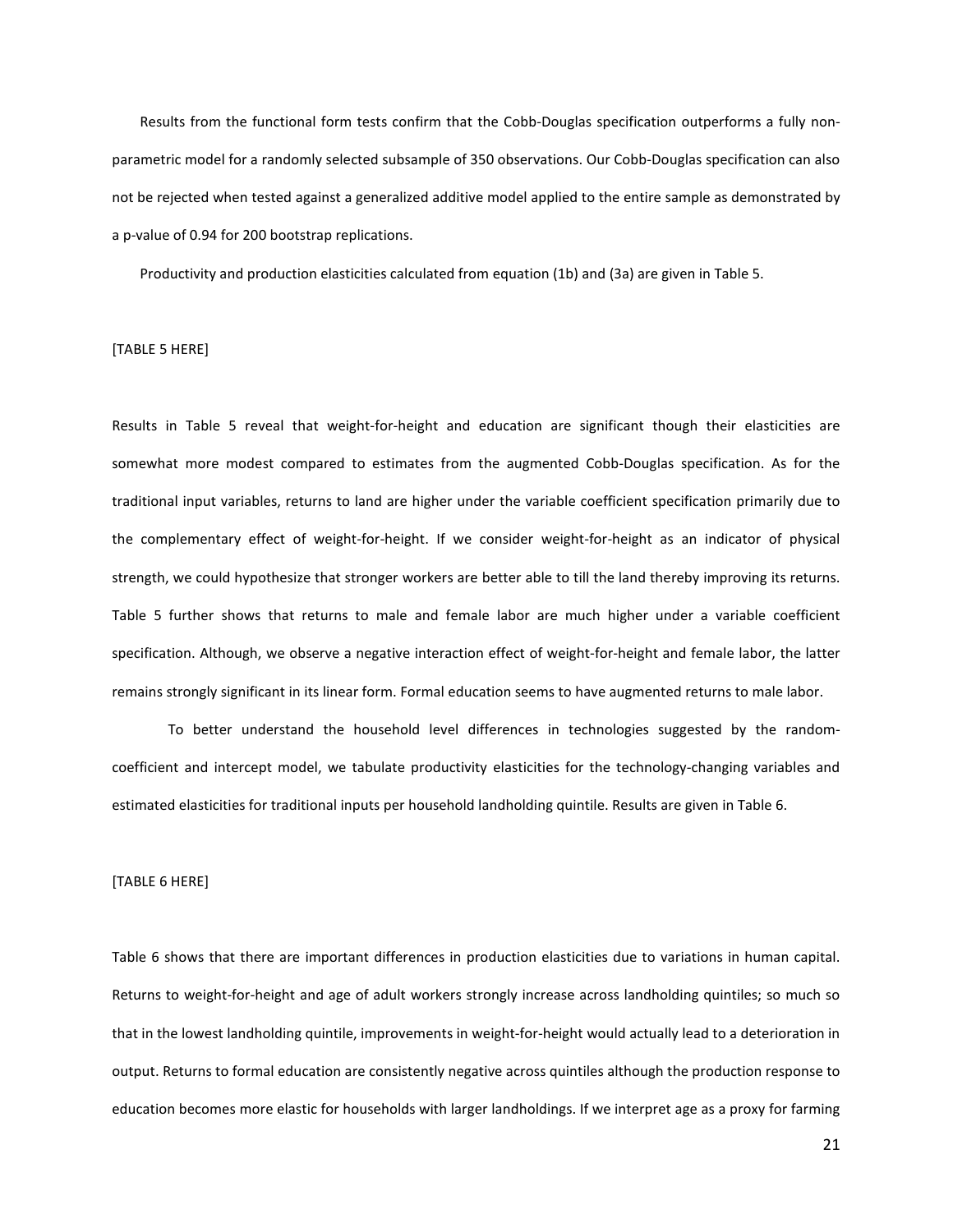experience, which is appropriate as formal education is limited, we see that experience is more important when landholdings are larger.

What can we take away from this breakdown by landholding quintiles? Clearly the input with the largest consistent increase in elasticity across quintiles is land. It is not unrealistic to assume that strength and experience play a more important role in the productivity of land the larger are landholdings. At the same time, the elasticity of female labor falls across quintiles due to its previously uncovered negative interaction with weight-for-height. It is possible that as the nutritional status of all workers improves, female workers who are unlikely to control substantial, if any, amounts of land, have less of an incentive to effectively apply labor. In general, we can conclude that there is considerable merit in letting go of the restrictive assumption that all households operate on the same production function. Clearly, depending on the level of our human capital indicators, production technologies strongly differ.

# **Conclusion**

The relation between human capital variables and agricultural production has been carefully investigated. However, so far researchers have resorted either to some type of an augmented production function or have allowed for differences in technical and/or allocative efficiency of households and used human capital variables to explain such differences. Although links between technological innovation and the returns to human capital have been established, not many studies have attempted to address the question whether a household's human capital endowment may actually induce it to employ a different technology.

In this article, we use a large, nationally representative household level data set for Burkina Faso and a variable coefficient agricultural production function to show that human capital variables can rightly be considered as technology changing. In particular, we find that returns to land and male and female labor are higher under a variable coefficient specification and that returns to scale improve. Better nourished and healthier workers are able to obtain higher returns from the land while more formal education enables male workers to become more productive. Once we accept that human capital variables are technology changing, we test the hypothesis that production technologies differ by landholding quintiles and find that productivity of female labor falls across

22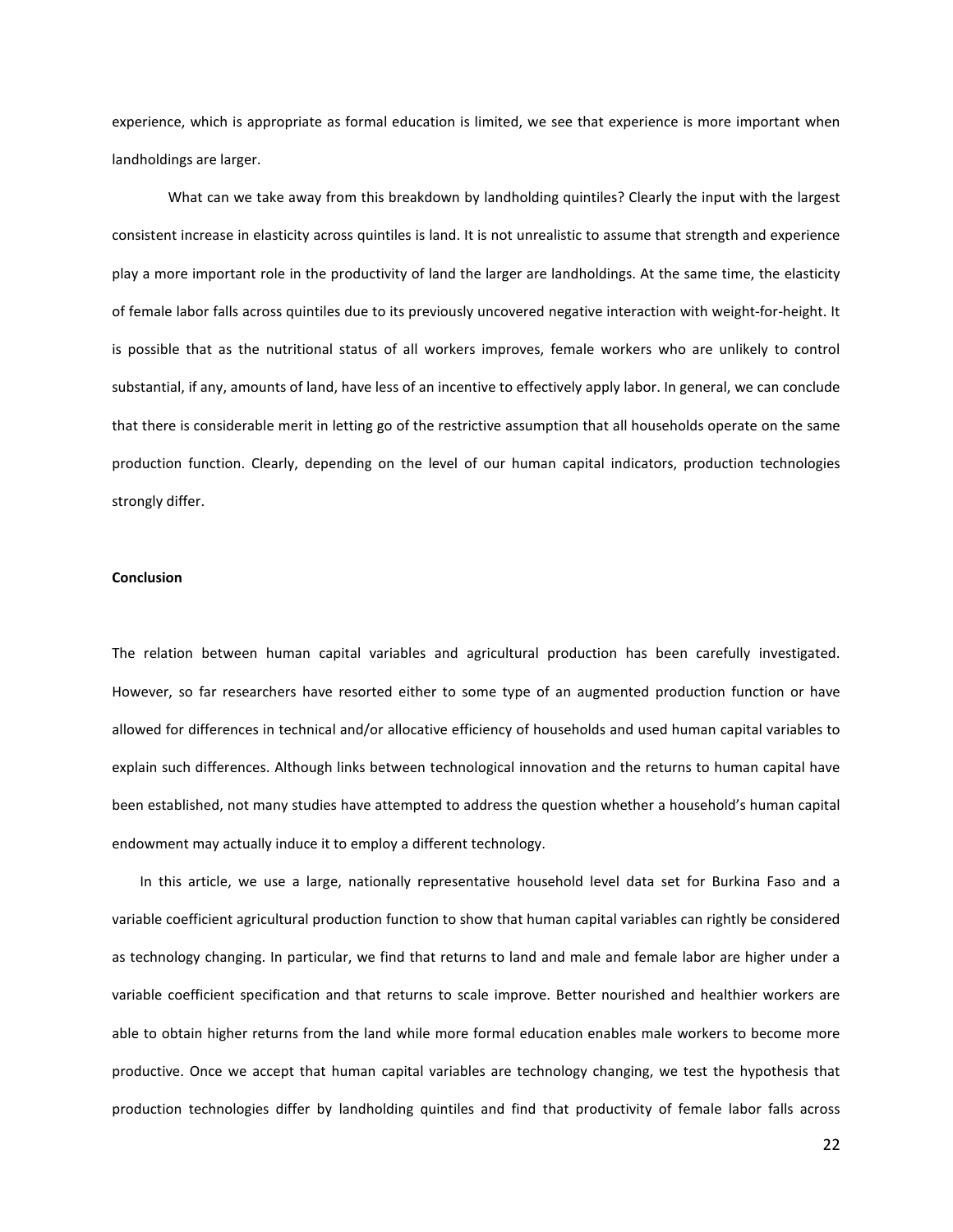landholding quintiles despite significant improvements in returns to weight-for-height and experience. We explain this finding by resorting to an incentive argument whereby the better the nutritional and health status of the household, the less those who do not usually control the land have an incentive to work efficiently.

In terms of policy implications, returns to agriculture of human capital indicators are found to be significant. Clearly an intervention that would improve the nutritional and health status of the household would also importantly increase returns to land and to scale in general. However, with the drawback that agricultural production by households in the lowest landholding quintile, who are also the poorest, would not benefit from such interventions.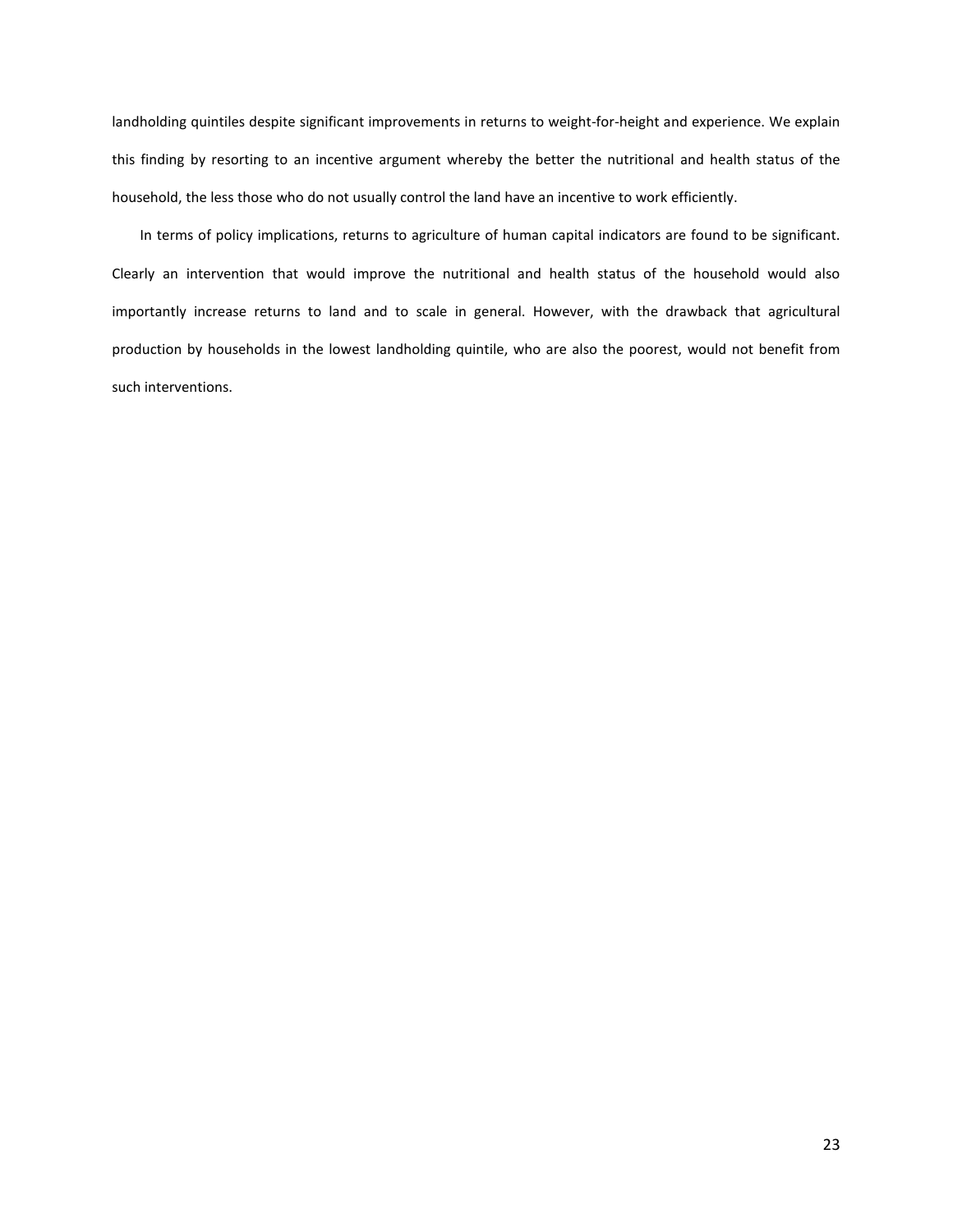## **Notes**

<sup>1</sup> Croppenstedt and Muller (2000) use the percentage of members of the household engaged in agriculture who, by their own assessment, have great difficulty in transporting a bucket with 20 liters of water for 20 meters as a measure of strength and endurance.

<sup>2</sup> Another round of data was collected in 2011 but these have not yet been made available.

3 Household heads are male in 95% of cases. Although important differences may exist in terms of agricultural production between male and female headed households, the limited number of observations on female headed households precludes a separate analysis of the role of human capital variables in determining agricultural production in female-headed households.

<sup>4</sup> This test is pre-programmed in the np package in R (Hayfield and Racine 2008)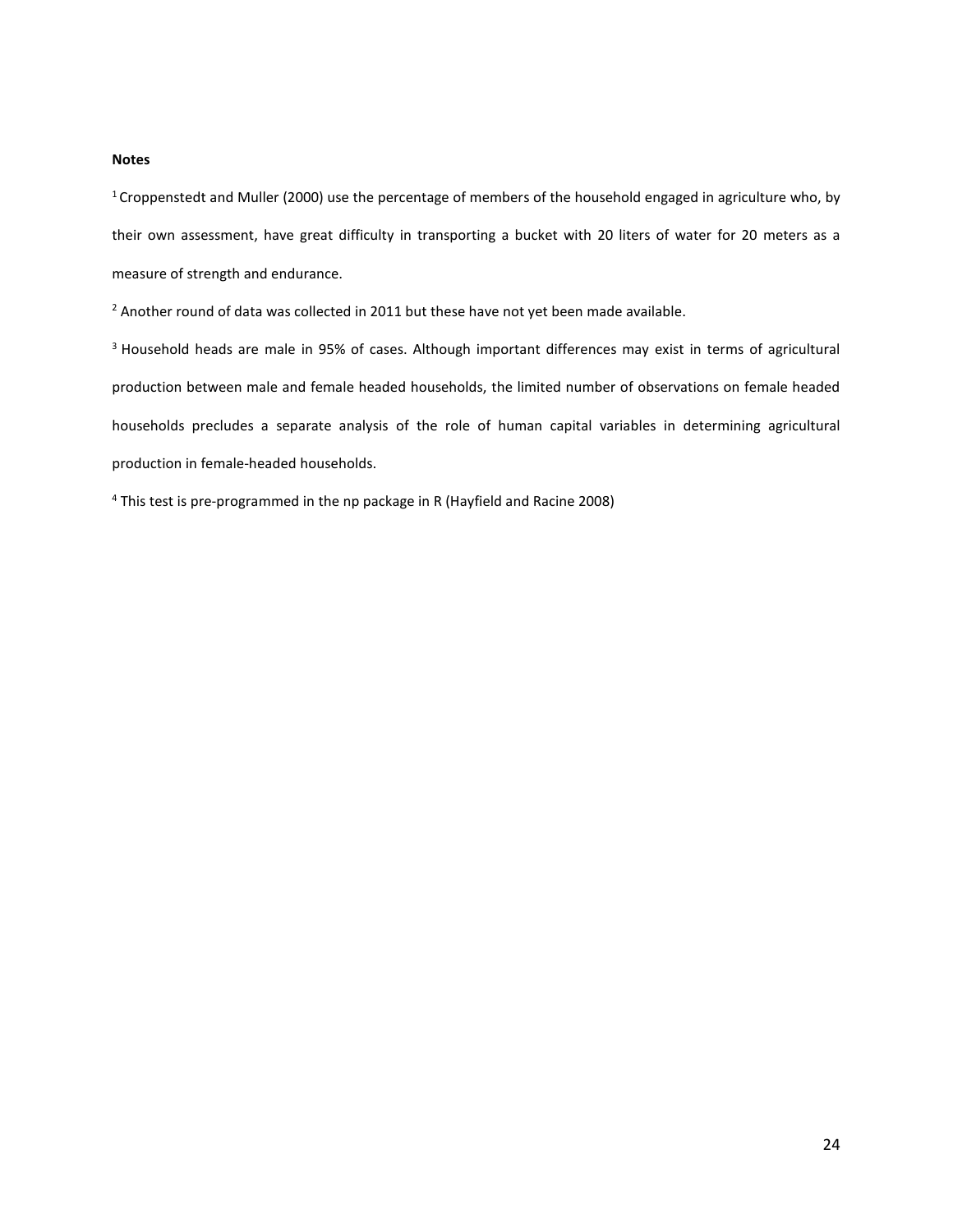# **References**

Afriat, S. N. 1972, "Efficiency Estimates of Production Functions", *International Economic Review* 13: 568-598.

Appleton, S. and A. Balihuta. 1996. "Education and agricultural productivity: Evidence from Uganda." *Journal of International Development* 8(3): 415-444

Baltagi, B.H. (2002) Econometrics. Berlin, Springer-Verlag,

Baum, C.F. 2006 *An Introduction to Modern Econometrics Using Stata.* Stata Press, College Station, Texas

- Baum, C.F., M.E. Schaffer and S. Stillman. 2003. "Instrumental variables and GMM: Estimation and Testing." Working Paper No. 545. Boston College.
- Baum, C.F., M.E. Schaffer and S. Stillman. 2007 "Enhanced routines for instrumental variables /generalized method of moments estimation and testing." *Stata Journal*, 7(4): 465-506

Becker, Gary S. 1961. *Human Capital*. NBER: New York.

- Becker, G.S. 1975. *Human Capital: A Theoretical and Empirical Analysis, with Special Reference to Education*. 2d ed. Columbia University Press for NBER, New York.
- Beiersman C., A. Sanou, E. Wladarsch, M. de Allegri, B. Kouyate and O. Muller (2007) "Malaria in rural Burkina Faso: Local illness concepts, patterns of traditional treatment and influence on health seeking behaviour." *Malaria Journal* 6:106.
- Breusch, T.S. and A.R. Pagan. 1979. "A simple test for heteroskedasticity and random coefficient variation." *Econometrica* 47: 1287-1294.
- Chavas, J-P., R. Petrie and M. Roth. 2005 Farm household production efficiency: Evidence from the Gambia. *American Journal of Agricultural Economics*. 87(1): 160-179

Cobb, C.W. and P.H. Douglas. 1928. "A Theory of Production", *American Economic Review*, 18: 139-165.

- Croppenstedt, A. and M. Demeke. 1997. "An empirical study of cereal crop production and technical efficiency of private farmers in Ethiopia: a mixed fixed-random coefficients approach." *Applied Economics*: 29: 1217- 1226
- Croppenstedt, A. and C. Muller. 2000. "The impact of farmers' health and nutritional status on their productivity and efficiency: Evidence from Ethiopia." *Economic Development and Cultural Change* 48 (3): 475–502.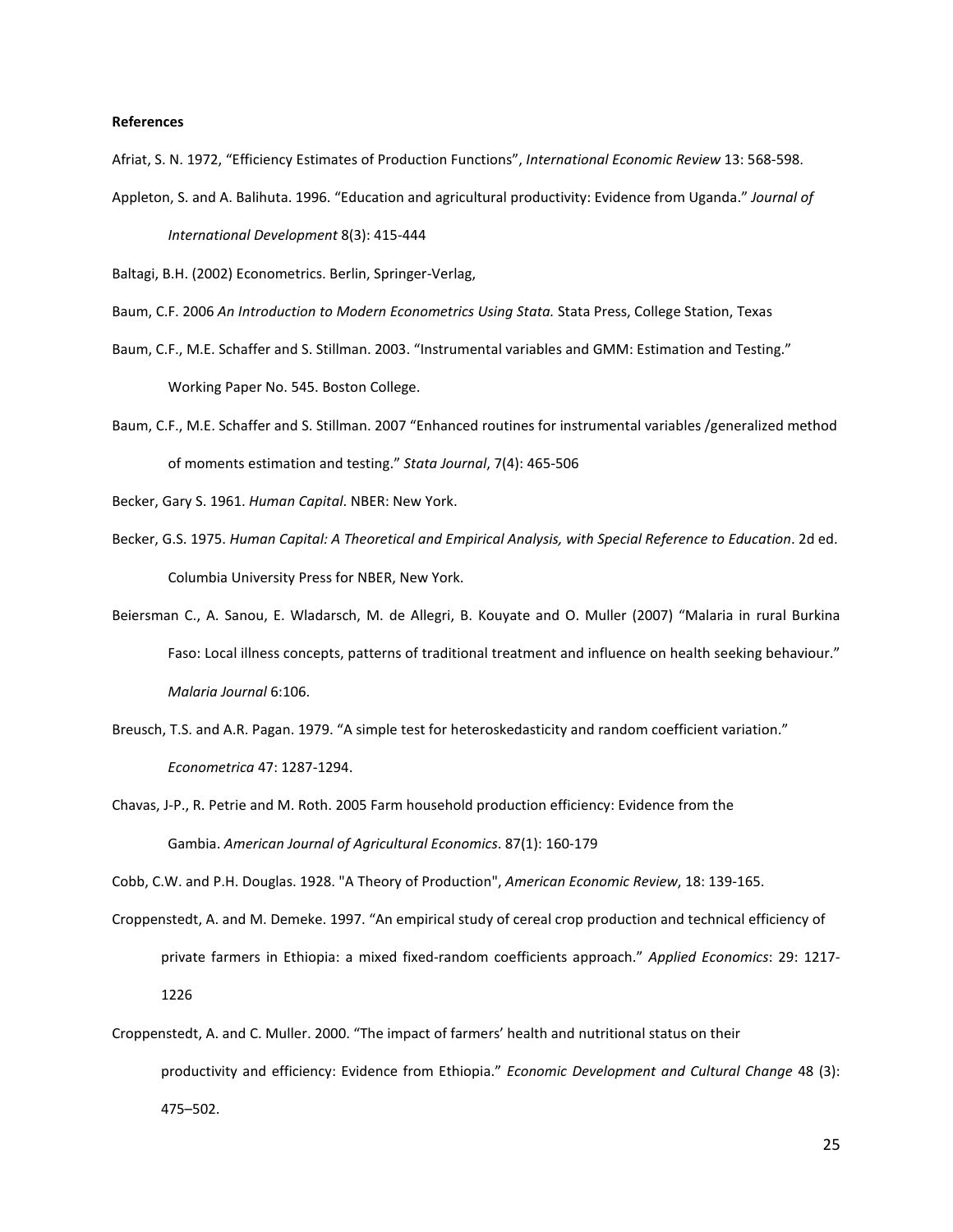- De Janvry, A., M. Fafchamps and E. Sadoulet. 1991. "Peasant household behavior with missing markets: Some paradoxes explained." *Economic Journal* 101 (409): 1400–1417.
- Deolalikar, A. B. 1988. "Nutrition and labor productivity in agriculture: Estimates for rural South India." *Review of Economics and Statistics* 70 (3): 406–413.
- Fafchamps, M. 1993. "Sequential Labor Decisions under Uncertainty: An Estimable Household Model of West-African Farmers." *Econometrica* 61 (5): 1173-1197.
- Fafchamps, M. and A. Quisumbing. 1998. "Human capital, productivity, and labor allocation in rural Pakistan." FCND Discussion Paper, IFPRI: Washington DC.
- Fulginiti, L.E. and R.K. Perrin. 1993. "Prices and productivity in agriculture." *The Review of Economics and Statistics*  75(3): 471-482.
- Garcia, A. and M. Kennedy. 1994. "Assessing the linkages between low body mass index and morbidity in adults: Evidence from four developing countries." *European Journal of Clinical Nutrition* 48 (3): S90–S97
- Haddad, L. J. and H.E. Bouis. 1991 "The impact of nutritional status on agricultural productivity: Wage evidence from the Philippines." *Oxford Bulletin of Economics and Statistics* 53 (1): 45–68.
- Hayfield, T and J.S. Racine.2008 "Nonparametric Econometrics: The np Package. *Journal of Statistical Software*  27(5). URL http://www.jstatsoft.org/v27/i05/.
- Hildreth, C. and J.P. Houck. 1968 "Some estimators for a linear model with random coefficients". *Journal of the American Statistical Association*, 63: 585-595
- Hoque, A. 1991. "An application and test for a random coefficient model in Bangladesh agriculture." *Journal of Applied Econometrics* 6(1):77-90.
- Hsiao, C., Li, Q and J.S. Racine. 2007 "A consistent model specification test with mixed discrete and continuous data." *Journal of Econometrics* 140: 802–826
- Huffman, W.E. 1999. "Human capital: education and agriculture." in B.L. Gardner and G.C. Rausser, eds. *Handbook of Agricultural Economics*. Amsterdam: Elsevier Science.
- Kalirajan KP, Obwona MB. 1994. "Frontier production function: The stochastic coefficients approach." *Oxford Bulletin of Economics and Statistics* 56: 87-96.

Kalirajan, K.P. 1990. "On the estimation of a regression model with fixed and random coefficients." *Journal of*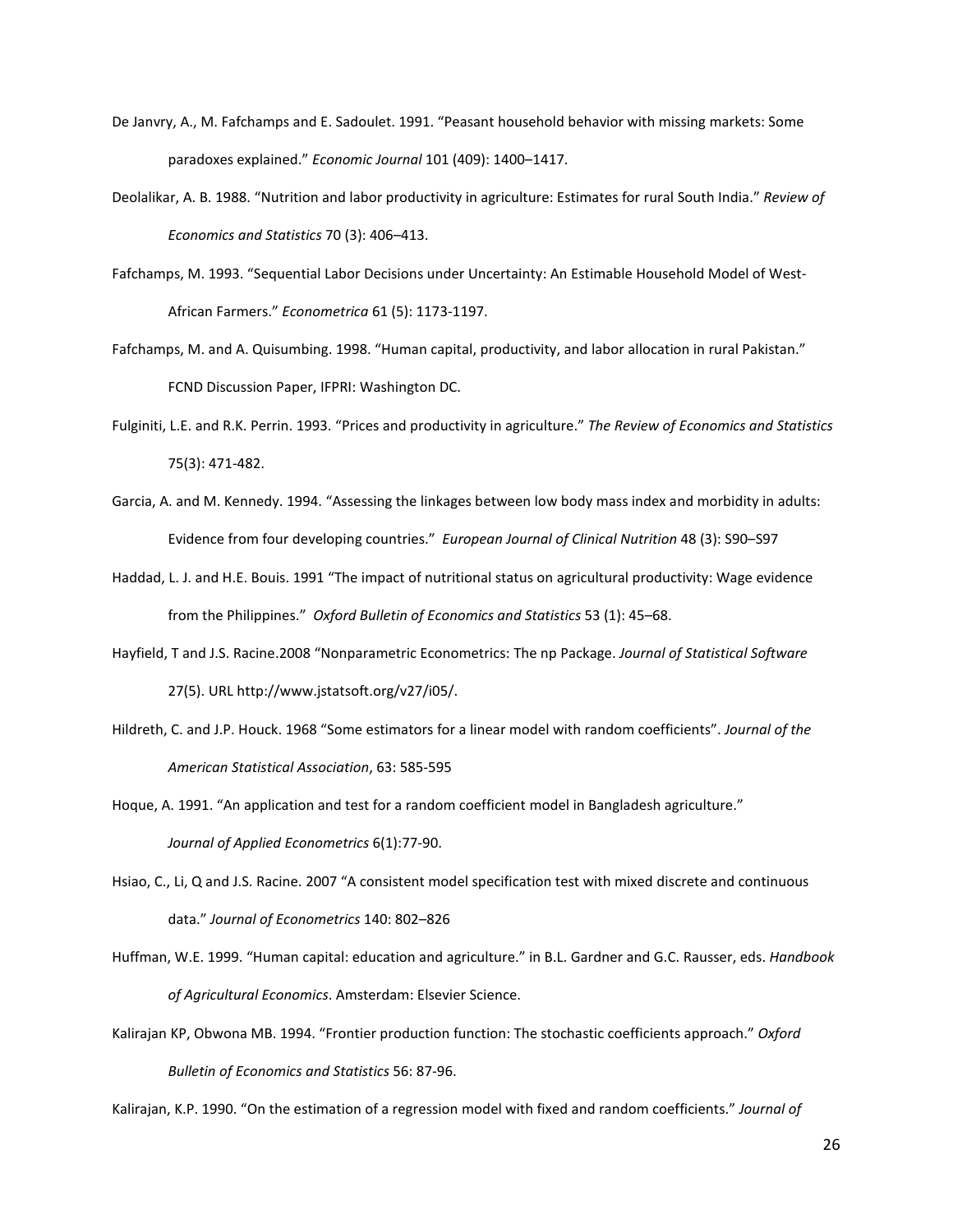*Applied Statistics* 17(2): 237-244

- Li, Q. and S. Wang 1998. "A simple consistent bootstrap test for a parametric regression function." *Journal of Econometrics* 87, 145-165.
- Ma, S. and J.S. Racine 2012. "Additive regression splines with irrelevant categorical and continuous regressors." Working Paper 2012-07. Department of Economics. McMaster University, Ontario.
- Mazzucato, V and D. Niemeijer. 2000. "Rethinking soil and water conservation in a changing society: A case study in eastern Burkina Faso" Unpublished doctoral dissertation. Wageningen University, Wageningen

Moock, P. 1981. "Education and efficiency in small-farm production." *Economic Development and Cultural Change* 29: 723-739.

- Mundlak, Y. 1986. "Endogenous Technology and the Measurement of Productivity." In S.M. Capalbo and J.M Antle, eds. *Agricultural Productivity: Measurement and Explanation*. Washington DC: IFPRI, pp. 316-331
- Mundlak, Y., D. Cavallo and R. Domenech. 1989. "Agriculture and economic growth in Argentina, 1913-84." Research Report 86. IFPRI, Washington, DC.
- Murphy, K.M. and R.H. Topel. 2002. "Estimation and Inference in Two-Step Econometric Models" *Journal of Business and Economic Statistics* 20(1), 88-97.
- Ouedraogo, R. S., J.P. Savodogo, V. Stamm and T. Thiombiano. 1996. "Tenure, agricultural practices and land productivity in Burkina Faso: Some recent empirical results." *Land Use Policy* 13 (3): 229–232.
- Pingali, P., Y. Bigot and H.P. Binswanger. 1989. "Agricultural Mechanization and the Evolution of Farming Systems in Sub-Saharan Africa." World Bank, Washington, DC.
- Reardon, T., C. Delgado and P. Matlon. 1992. "Determinants and effects of income diversification amongst farm households in Burkina-Faso." *Journal of Development Studies*, 28(2), 264–296.

Rosenzweig, M. R. and T.P. Schultz. 1983. "Estimating a household production function: Heterogeneity, the demand for health inputs, and their effects on birth weight." *Journal of Political Economy* 91 (5): 723–746.

- Sadoulet, E. and A. de Janvry. 1995. *Quantitative Development Policy Analysis*. The Johns Hopkins University Press, Baltimore.
- Sahn, D. E. and H. Alderman. 1988. "The effects of human capital on wages and the determinants of labor supply in a developing country." *Journal of Development Economics* 29 (2): 157–184.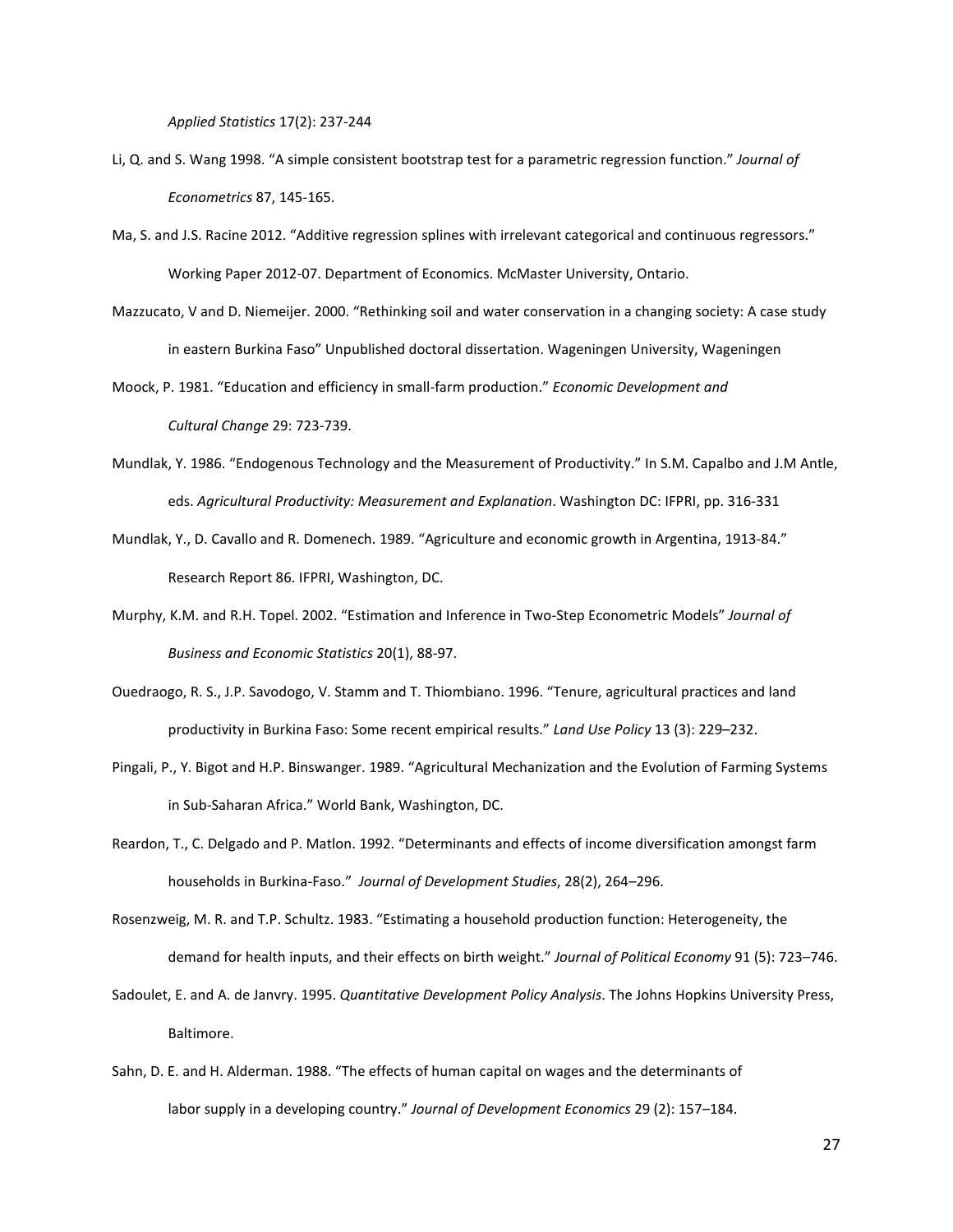Schultz, T. W. 1961. "Investment in human capital" *American Economic Review* LI (1): 1–17.

- Schultz, T.W. 1981. *Investing in People: The Economics of Population Quality*. Berkeley CA: University of California Press.
- Schultz, T. P. and A. Tansel. 1997. "Wage and labor supply effects of illness in Côte d'Ivoire and Ghana: instrumental variable for days disabled." *Journal of Development Economics* 53: 251–286.

Schultz, T. P. 1999. "Health and schooling investments in Africa." *Journal of Economic Perspectives* 13 (3): 67–88.

- Schultz, T. P. 2003. "Wage rentals for reproducible human capital: Evidence from Ghana and the Ivory Coast." Economic Growth Center Discussion Paper 868. Yale University.
- Shalizi, C.2012 "Advanced Data Analysis from an Elementary Point of View" Centre for the Study of Complex Systems." University of Michigan
- Singh, I., Squire, L., & Strauss, J. (1986). "The basic model." In I. Singh, L. Squire and J. Strauss (Eds.), *Agricultural household models – extensions, applications and policy.* Baltimore: Johns Hopkins University Press.
- Soulama, S. (2003) "Le groupement villageois: pertinence d'une organisation d'économie sociale au Burkina Faso" in M. Mendell and B. Levesque (eds.) *Economie et Solidarités*. 34(1) Québec: Presses de l'Université du Québec.
- Staiger, D. and J. H. Stock. 1997. "Instrumental variables regression with weak instruments." *Econometrica* 65(3): 557–86.
- Stone, C.J. 1980. "Optimal rates of convergence for nonparametric estimators." *Annals of Statistics* 8: 1348-1360
- Strauss, J. 1986. "Does better nutrition raise farm productivity*?" Journal of Political Economy* 94 (2): 297–320.
- Swamy P.A. and Tavlas G.S. 1995. "Random coefficient models: Theory and applications." *Journal of Economic Surveys* 9: 165-196.
- Taylor, J.E. and A. Yunez Naude. 2000. "The returns from schooling in a diversified rural economy." *American Journal of Agricultural Econ*omics 82: 287–297.
- Tsionas, E.G. 2002. "Stochastic frontier models with random coefficients." *Journal of Applied Econometrics* 17(2): 127-147.
- Udry, C. 1996. "Gender, Agricultural Production, and the Theory of the Household" *The Journal of Political*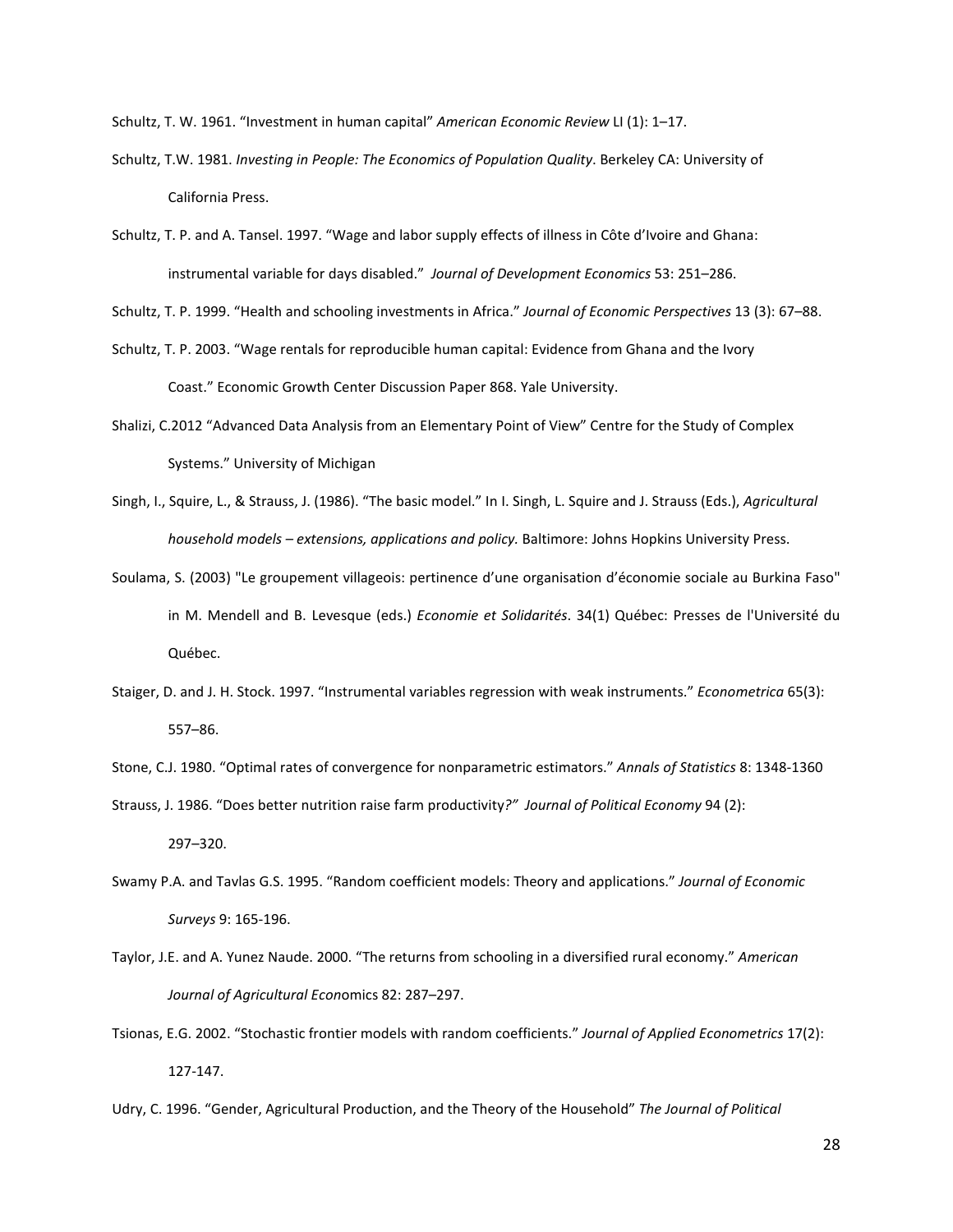*Economy* 104 (5): 1010-1046

Varian, H.1984. "The Nonparametric Approach to Production Analysis" *Econometrica*: 52 579-597.

Welch, F. 1970. "Education in production." *Journal of Political Economy* 78(1): 35-59

Willis, R. J. and S. Rosen. 1979. "Education and self-selection." *Journal of Political Economy* 87 (2): S7-S36.

WHO. 2006. "Global database on body mass index."

[http://apps.who.int/bmi/index.jsp?introPage=intro\\_3.html,](http://apps.who.int/bmi/index.jsp?introPage=intro_3.html) Accessed June 17, 2012.

Wooldridge, J.M. 2003. *Introductory Econometrics: A Modern Approach*. 2nd ed. New York: Thomson Learning.

World Bank. 2005. World development indicators.

[http://devdata.worldbank.org/wdi2005/Section2.html.](http://devdata.worldbank.org/wdi2005/Section2.html) Accessed October 10, 2008.

World Bank. 2009. Burkina Faso quick facts.

[http://web.worldbank.org/WBSITE/EXTERNAL/COUNTRIES/AFRICAEXT/BURKINAFASOEXTN/0,,menuPK:34390](http://web.worldbank.org/WBSITE/EXTERNAL/COUNTRIES/AFRICAEXT/BURKINAFASOEXTN/0,,menuPK:343902%7EpagePK:141132%7EpiPK:141109%7EtheSitePK:343876,00.html) [2~pagePK:141132~piPK:141109~theSitePK:343876,00.html.](http://web.worldbank.org/WBSITE/EXTERNAL/COUNTRIES/AFRICAEXT/BURKINAFASOEXTN/0,,menuPK:343902%7EpagePK:141132%7EpiPK:141109%7EtheSitePK:343876,00.html) Accessed November 3, 2010.

Wouterse, F. 2010. "Migration and technical efficiency in cereal production: Evidence from Burkina Faso."

*Agricultural Economics* 41 (5): 385–395

- Wouterse, F. and J.E. Taylor. 2008. "Migration and income diversification: Evidence from Burkina Faso." *World Development* 36 (4): 625–640.
- Wouterse, F. 2012. "Migration and rural welfare: The impact of potential policy reforms in Europe." *World Development* 40(12).
- Yang, D and M. An 2002. "Human capital, entrepreneurship, and farm household earnings." *Journal of Development Economics* 68:65-88.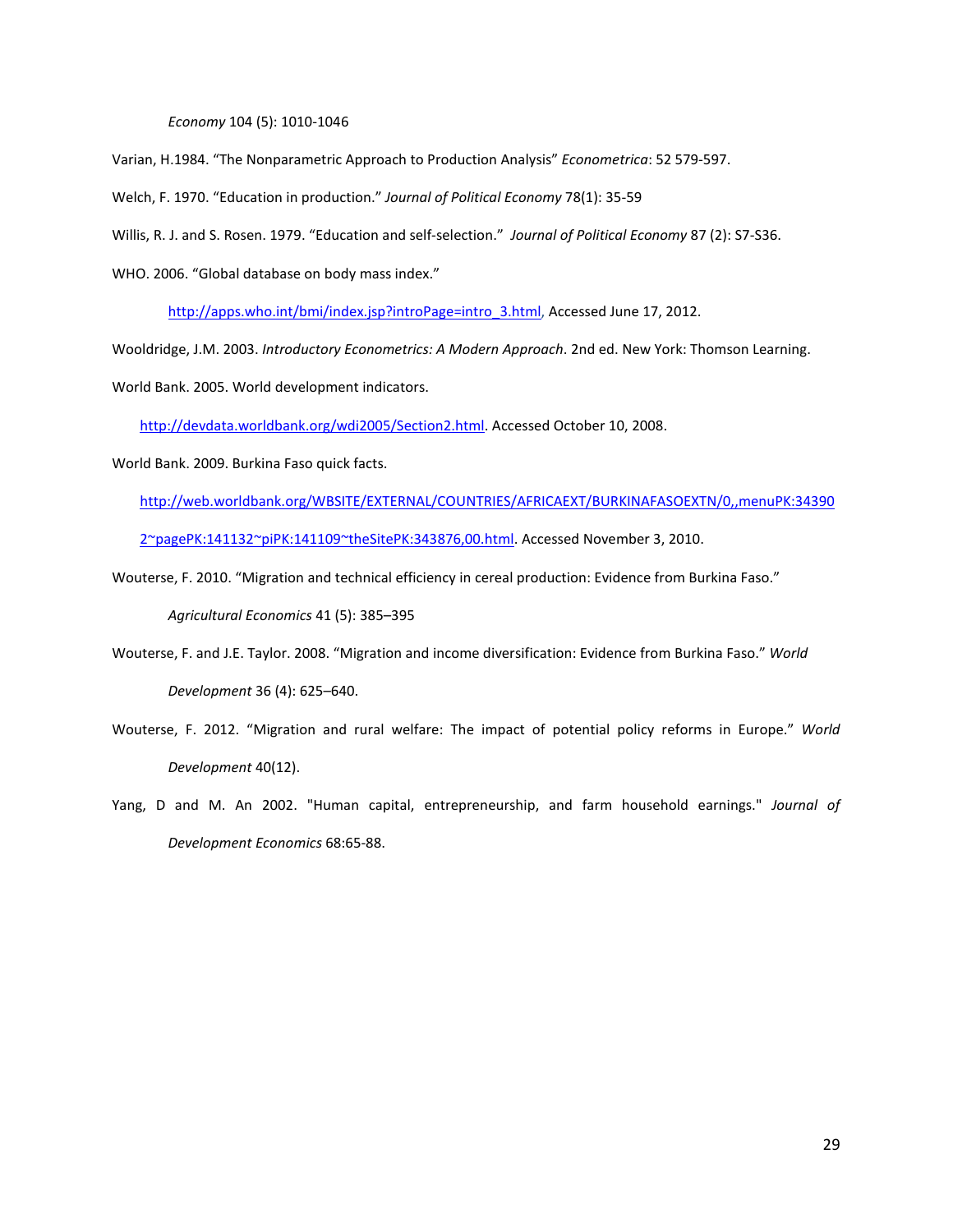*Table 1 Data descriptives*

|                                                      | Mean    | Std. Dev. | Min.        | Max          |
|------------------------------------------------------|---------|-----------|-------------|--------------|
| Output variable                                      |         |           |             |              |
| Value of output (FCFA) <sup>a</sup>                  | 351 472 | 647 322   | 2 2 4 1     | $1.68e + 07$ |
| Input variables                                      |         |           |             |              |
| Male adult workers                                   | 1.51    | 1.39      | $\mathbf 0$ | 16           |
| Female adult workers                                 | 1.75    | 1.82      | 0           | 17           |
| Land (hectares)                                      | 5.02    | 4.36      | $\mathbf 0$ | 43           |
| Current value of agricultural equipment (FCFA)       | 64 404  | 121 867   | 0           | 3 077 493    |
| Cost of inputs (FCFA)                                | 69 141  | 183 107   | 0           | 2 765 000    |
| Human capital indicators                             |         |           |             |              |
| Weight-for-height of adult workers                   | 0.35    | 0.01      | 0.32        | 0.40         |
| Age of adult workers                                 | 35.93   | 7.89      | 18          | 65           |
| Formal education of adult workers                    | 1.30    | 2.91      | 0           | 17           |
| Instruments                                          |         |           |             |              |
| Father of household head has passed away             | 0.83    | 0.38      | 0           | $\mathbf{1}$ |
| Formal education of mother of household head (years) | 0.38    | 1.74      | 0           | 15           |
| Formal education of father of household head (years) | 0.39    | 1.20      | 0           | 9            |
| Distance to a main road from the village (km)        | 24.90   | 31.01     | 0           | 150          |
| Producer organization in village (1=yes)             | 0.77    | 0.42      | 0           | 1            |
| Village price of mosquito repellent (USD)            | 0.41    | 0.15      | 0.31        | 0.89         |
| Village price of chloroquine (USD)                   | 0.37    | 0.25      | 0.31        | 2.22         |
| N                                                    | 1935    |           |             |              |

Note: a 168 FCFA=USD 1 (PPP 2002) (World Bank, 2005)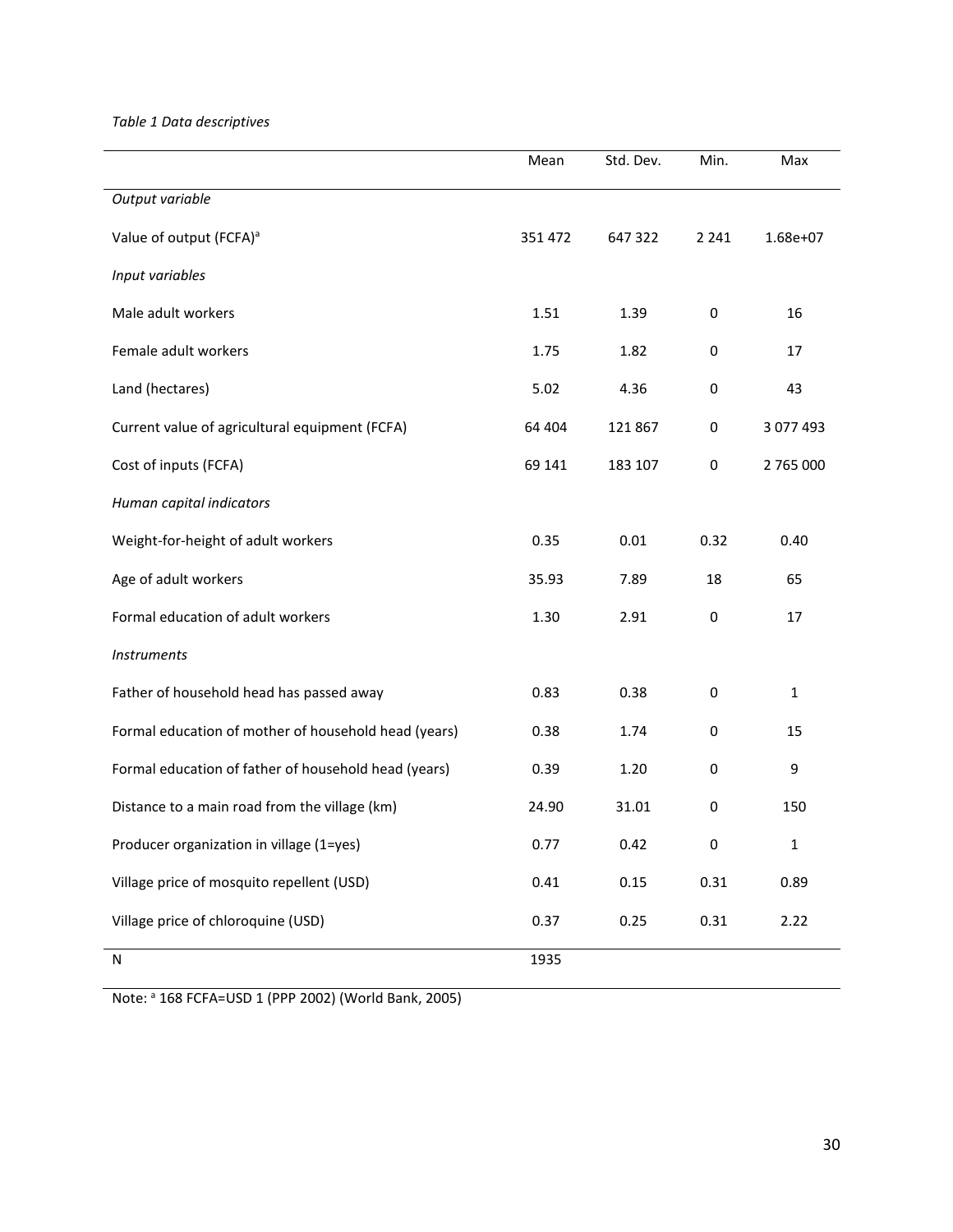|                                           | Ln Value of output |                              |  |
|-------------------------------------------|--------------------|------------------------------|--|
|                                           | <b>OLS</b>         | IV                           |  |
| Ln Land                                   | $0.43(0.03)$ **a   | $0.41(0.03)$ ** <sup>c</sup> |  |
| Ln Male workers                           | $0.15(0.04)$ **    | $0.16(0.04)$ **              |  |
| Ln Female workers                         | $0.16(0.04)$ **    | $0.21(0.04)$ **              |  |
| Ln Cost of inputs (FCFA) <sup>b</sup>     | $0.07(0.01)$ **    | $0.07(0.01)$ **              |  |
| Ln Current value of equipment (FCFA)      | $0.04(0.01)$ **    | $0.04(0.01)$ **              |  |
| Ln Weight-for-height workers <sup>b</sup> | $0.30(0.17)$ *     | $2.04(1.04)$ **              |  |
| Ln Age workers                            | $-0.09(0.08)$      | $-0.04(0.09)$                |  |
| Ln Formal education workers               | $-0.04(0.03)*$     | $-0.05(0.03)$ **             |  |
| R-squared                                 | 0.51               | 0.52                         |  |

*Table 2 OLS and IV estimates of an augmented Cobb-Douglas production function*

Notes: \*\*significant at the 5% level, \*significant at the 10% level

a Robust standard error in parentheses

b Endogenous in IV specification

c Robust, asymptotically correct standard errors in parentheses

Regional fixed effects not reported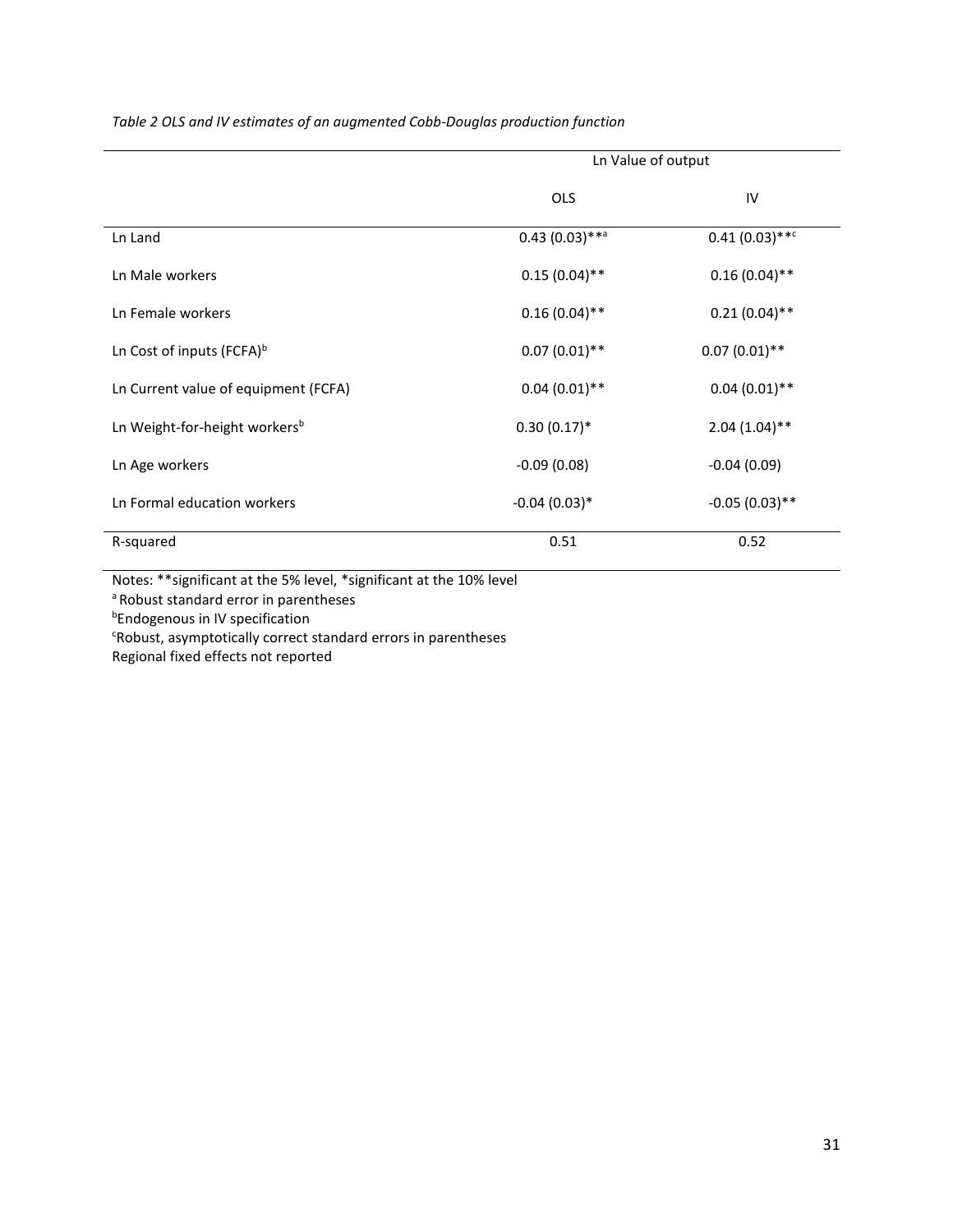| Instruments                                                     |                     | Dependent            |
|-----------------------------------------------------------------|---------------------|----------------------|
|                                                                 |                     | Ln weight-for-height |
| Ln Land                                                         |                     | $0.012(0.003)$ **a   |
| Ln Male workers                                                 |                     | $-0.003(0.005)$      |
| Ln Female workers                                               |                     | $-0.025(0.004)$ **   |
| Ln Value of equipment                                           |                     | $0.001(0.001)$ **    |
| Ln Cost of inputs                                               |                     | 0.000(0.001)         |
| Ln Average age of workers                                       |                     | $-0.013(0.011)$      |
| Ln Formal education workers                                     |                     | $0.005(0.003)*$      |
| <b>Excluded instruments</b>                                     |                     |                      |
| Father of head has passed away                                  |                     | $-0.023(0.006)$ **   |
| Village price of mosquito repellent (USD)                       |                     | $-0.036(0.017)$ **   |
| Village price of chloroquine (USD)                              |                     | $-0.050(0.008)$ **   |
| Partial R-squared of excluded instruments                       |                     | 0.03                 |
| Kleibergen-Paap Wald rk F statistic                             |                     | 17.75                |
| Stock-Yogo critical values                                      |                     |                      |
|                                                                 | 10% maximal IV size | 22.30                |
|                                                                 | 15% maximal IV size | 12.83                |
|                                                                 | 20% maximal IV size | 9.54                 |
| H0: instruments are valid, Hansen J-statistic                   |                     | 0.89                 |
|                                                                 | p-value             | 0.64                 |
| H0: variable is exogenous, Durbin (score) $\chi^2(1)$ (p-value) |                     | 0.08                 |

*Table 3 First-stage regression of weight-for-height of adult workers*

Notes:\*\*significant at the 5% level, \*significant at 10% level a Robust standard error in parentheses Regional fixed effects not reported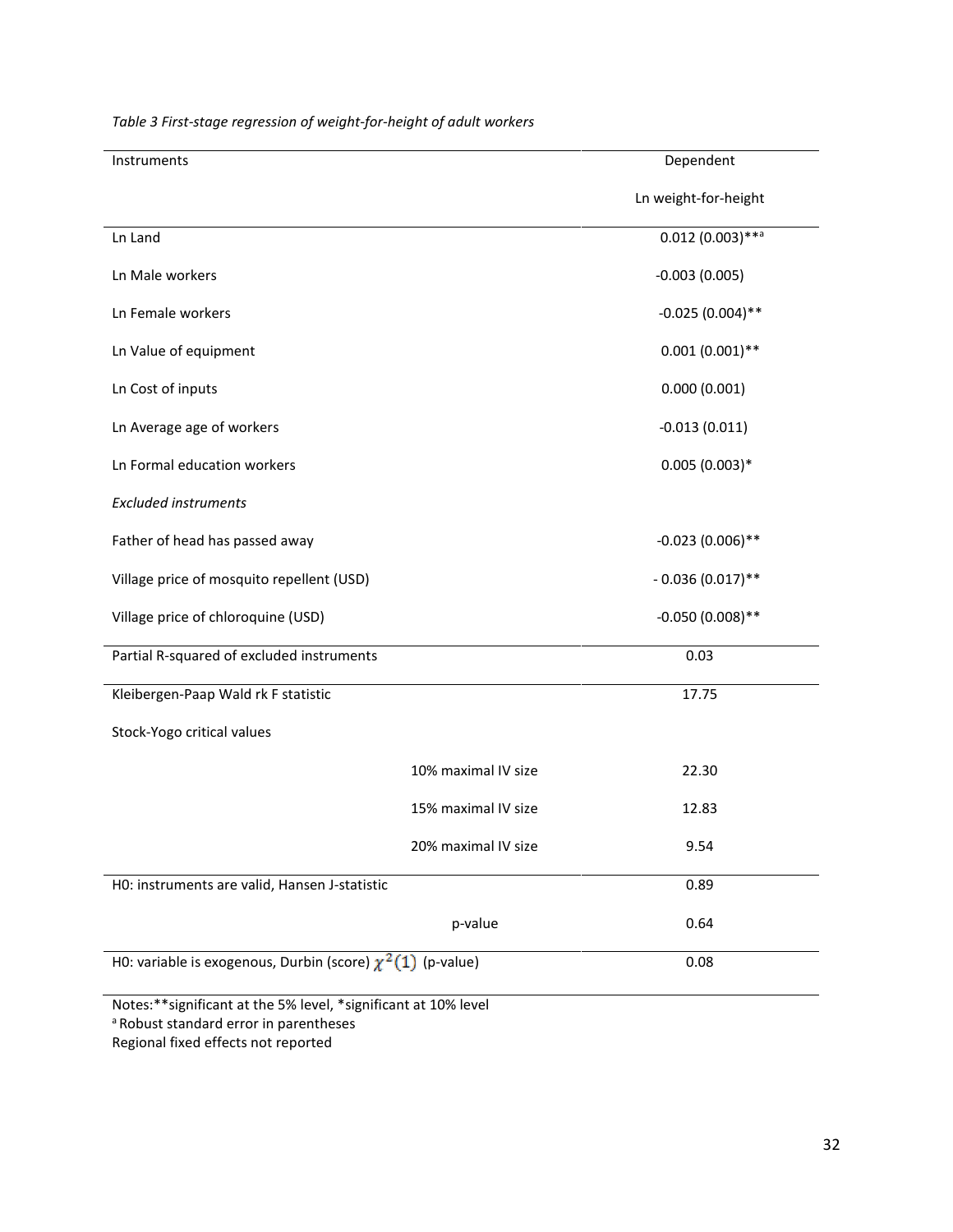|                                                                                                     | Linear                | Education | Weight-for-height <sup>b</sup> | Age       |
|-----------------------------------------------------------------------------------------------------|-----------------------|-----------|--------------------------------|-----------|
| Land                                                                                                | $-4.11**$             | $-0.017*$ | 12.93**                        | 0.003     |
|                                                                                                     | $(0.86)$ <sup>a</sup> | (0.009)   | (2.45)                         | (0.003)   |
| Ln Value of equipment                                                                               | $-0.06$               | 0.002     | 0.14                           | $0.001**$ |
|                                                                                                     | (0.12)                | (0.001)   | (0.35)                         | (0.001)   |
| Ln Cost of inputs                                                                                   | $-0.72**$             | 0.002     | $2.09**$                       | $0.002*$  |
|                                                                                                     | (0.34)                | (0.003)   | (0.95)                         | (0.001)   |
| Ln Male workers                                                                                     | 0.56                  | $0.025**$ | $-1.48$                        | 0.002     |
|                                                                                                     | (1.17)                | (0.011)   | (3.30)                         | (0.006)   |
| Ln Female workers                                                                                   | $3.13**$              | 0.003     | $-8.59**$                      | 0.002     |
|                                                                                                     | (1.22)                | (0.009)   | (3.45)                         | (0.005)   |
| Intercepts                                                                                          | $21.53**$             | $-0.04$   | $-28.93**$                     | $-0.03**$ |
|                                                                                                     | (3.01)                | (0.03)    | (8.53)                         | (0.01)    |
| R-squared                                                                                           |                       |           |                                | 0.55      |
| Functional form tests for equation (2)                                                              |                       |           |                                |           |
| 1. Kernel consistent specification test $H_0$ : $P(E(y x) = f(x_i, \beta_i) = 1$                    |                       |           | (P-value)                      |           |
|                                                                                                     |                       |           |                                | 0.24      |
|                                                                                                     |                       |           |                                |           |
| 2. Parametric model $(p)$ predicts as well as or better than generalized additive model<br>(gam)    |                       |           |                                | 0.94      |
| $H_0: MSE_p(\ddot{\theta}) - MSE_{gam}(\hat{r}) \approx 0.001$                                      |                       |           | (P-value)                      |           |
|                                                                                                     |                       |           |                                | 0.001     |
| Breusch-Pagan test for heteroskedasticity (P-value)<br>F-test random effects on intercept (P-value) |                       |           |                                | 0.002     |

| Table 4 –OLS estimates of equation (2) with technology changing variables |
|---------------------------------------------------------------------------|
|                                                                           |

b Predicted values from first-stage regression

Regional fixed effects not reported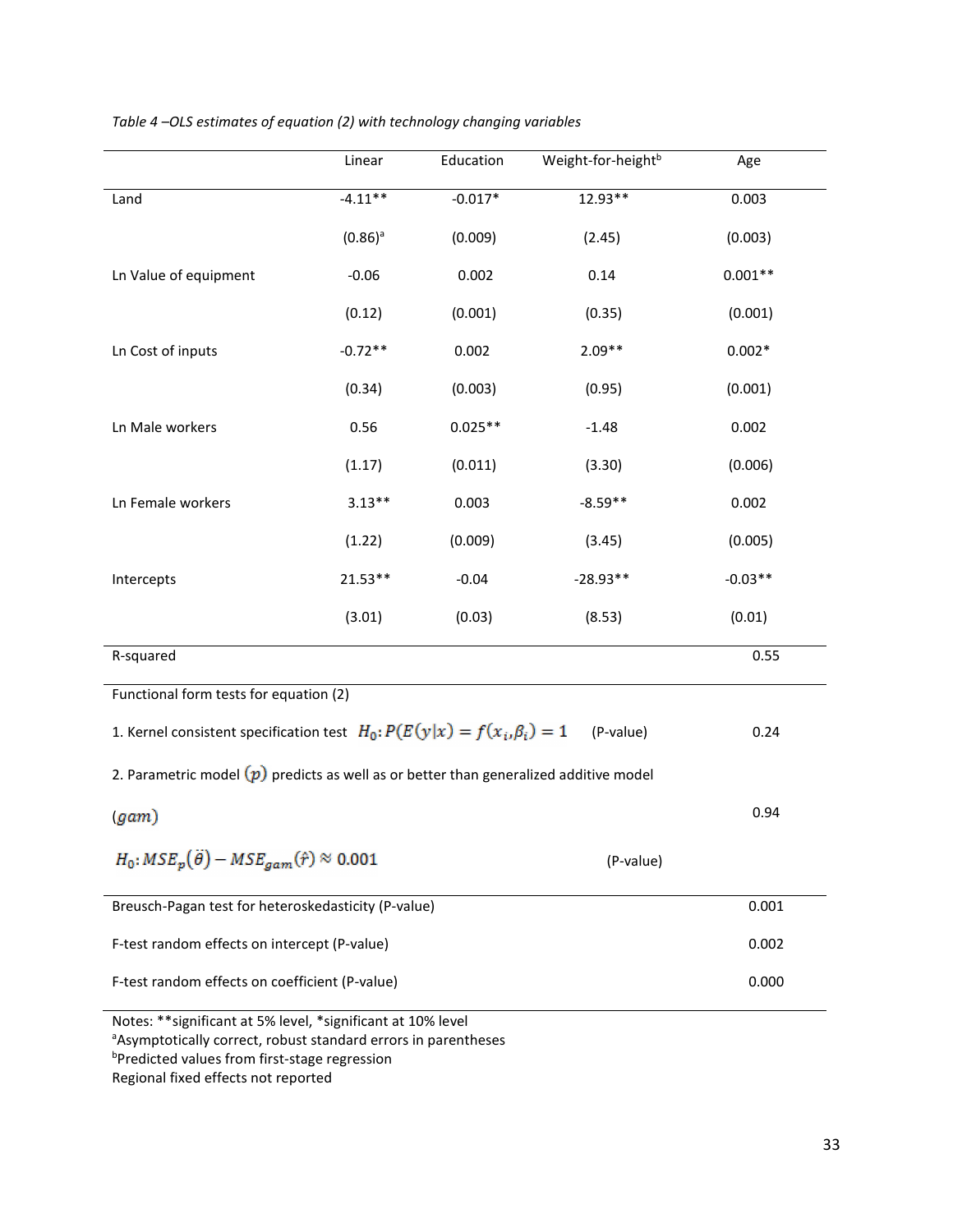|                                                          | Variable coefficient <sup>a</sup> | Fixed coefficient <sup>b</sup> |
|----------------------------------------------------------|-----------------------------------|--------------------------------|
| Productivity elasticity for technology changing variable |                                   |                                |
| Weight-for-height                                        | $1.649*$                          |                                |
|                                                          | $(1.016)^c$                       |                                |
| Education                                                | $-0.030**$                        |                                |
|                                                          | (0.010)                           |                                |
| Age                                                      | 0.045                             |                                |
|                                                          | (0.085)                           |                                |
| Production elasticity for traditional input variable     |                                   |                                |
| Land                                                     | $0.444**$                         | $0.431**$                      |
|                                                          |                                   |                                |
|                                                          | (0.030)                           | (0.027)                        |
| Male workers                                             | $0.151**$                         | $0.135**$                      |
|                                                          | (0.040)                           | (0.039)                        |
| Female workers                                           | $0.195**$                         | $0.143**$                      |
|                                                          | (0.044)                           | (0.035)                        |
| Value of equipment                                       | $0.033**$                         | $0.039**$                      |
|                                                          | (0.004)                           | (0.003)                        |
| Cost of inputs                                           | $0.072**$                         | $0.075**$                      |
|                                                          | (0.000)                           | (0.009)                        |
| Sum (traditional inputs)                                 | 0.895                             | 0.823                          |

# *Table 5 - Productivity and production elasticities for technology changing variables*

Notes: \*\*significant at 5% level, \*significant at 10% level

<sup>a</sup> Equation (2)

**b** Equation (2) with  $\alpha_k = \gamma_{ik} = 0$  for all i and k

c Estimated standard errors in parentheses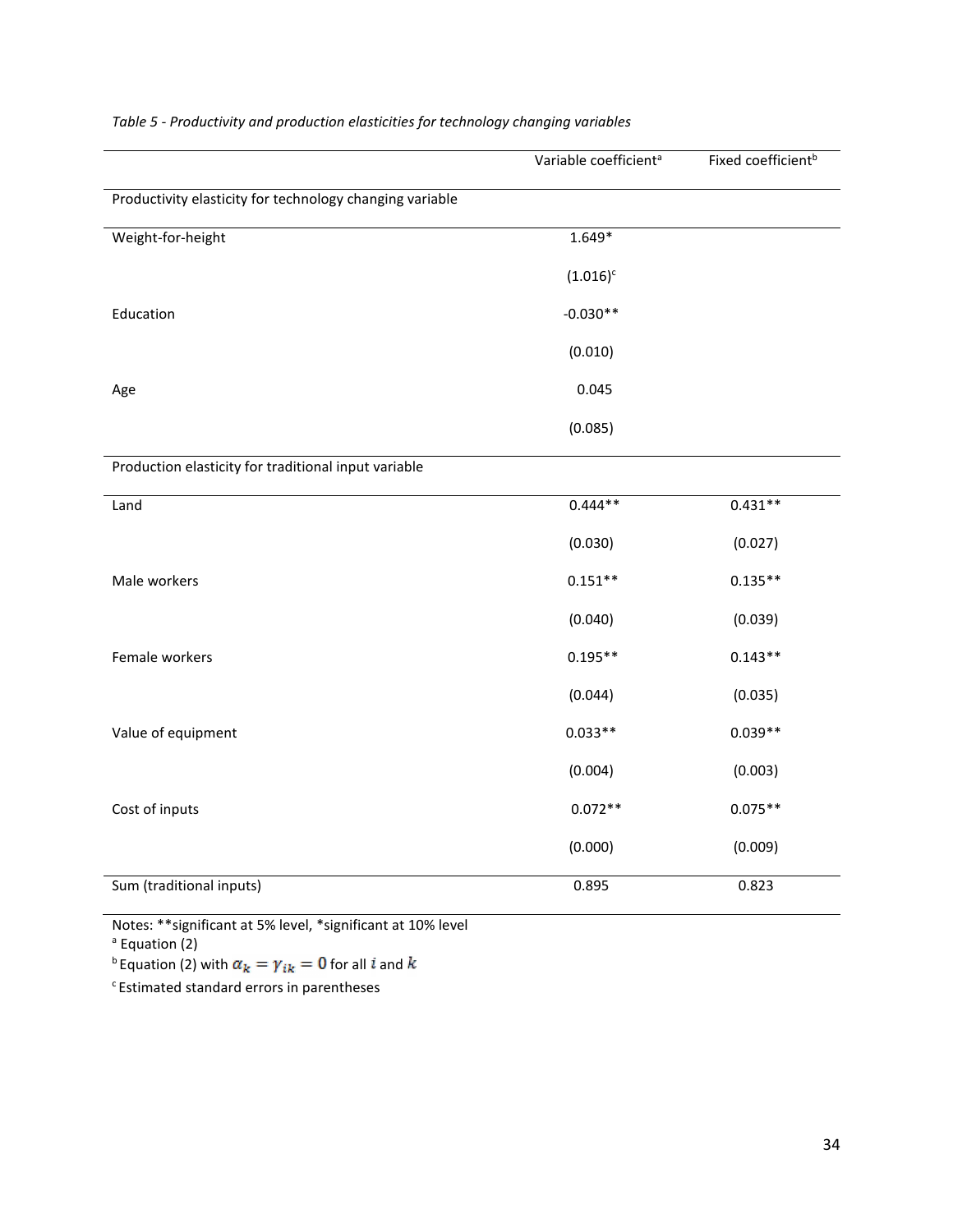| Landholding quintile                                     | $\mathbf{1}$        | $\overline{2}$  | 3               | 4               | 5               |
|----------------------------------------------------------|---------------------|-----------------|-----------------|-----------------|-----------------|
| Productivity elasticity for technology changing variable |                     |                 |                 |                 |                 |
| Weight-for-height                                        | $-3.693(3.489)^{a}$ | 0.697(2.234)    | 2.588 (2.402)   | 3.960 (2.687)   | 6.177 (3.470)   |
| Education                                                | $-0.006(0.056)$     | $-0.019(0.062)$ | $-0.017(0.071)$ | $-0.024(0.075)$ | $-0.019(0.080)$ |
| Age                                                      | $-0.366(0.330)$     | $-0.079(0.257)$ | 0.053(0.249)    | 0.212(0.239)    | 0.430(0.225)    |
| Production elasticity for traditional input variable     |                     |                 |                 |                 |                 |
| Land                                                     | 0.398(0.121)        | 0.432(0.124)    | 0.456(0.127)    | 0.464(0.144)    | 0.471(0.161)    |
| Male labor                                               | 0.150(0.059)        | 0.147(0.065)    | 0.150(0.073)    | 0.154(0.074)    | 0.165(0.091)    |
| Female labor                                             | 0.248(0.097)        | 0.206(0.103)    | 0.187(0.104)    | 0.178(0.118)    | 0.160(0.133)    |
| Inputs                                                   | 0.063(0.018)        | 0.069(0.020)    | 0.073(0.019)    | 0.074(0.022)    | 0.078(0.024)    |
| Equipment                                                | 0.033(0.010)        | 0.032(0.009)    | 0.033(0.009)    | 0.033(0.009)    | 0.033(0.009)    |
| Returns to scale                                         | 0.892               | 0.886           | 0.899           | 0.903           | 0.907           |

*Table 6 Production and productivity elasticities by landholding quintiles* 

a Standard deviation in parentheses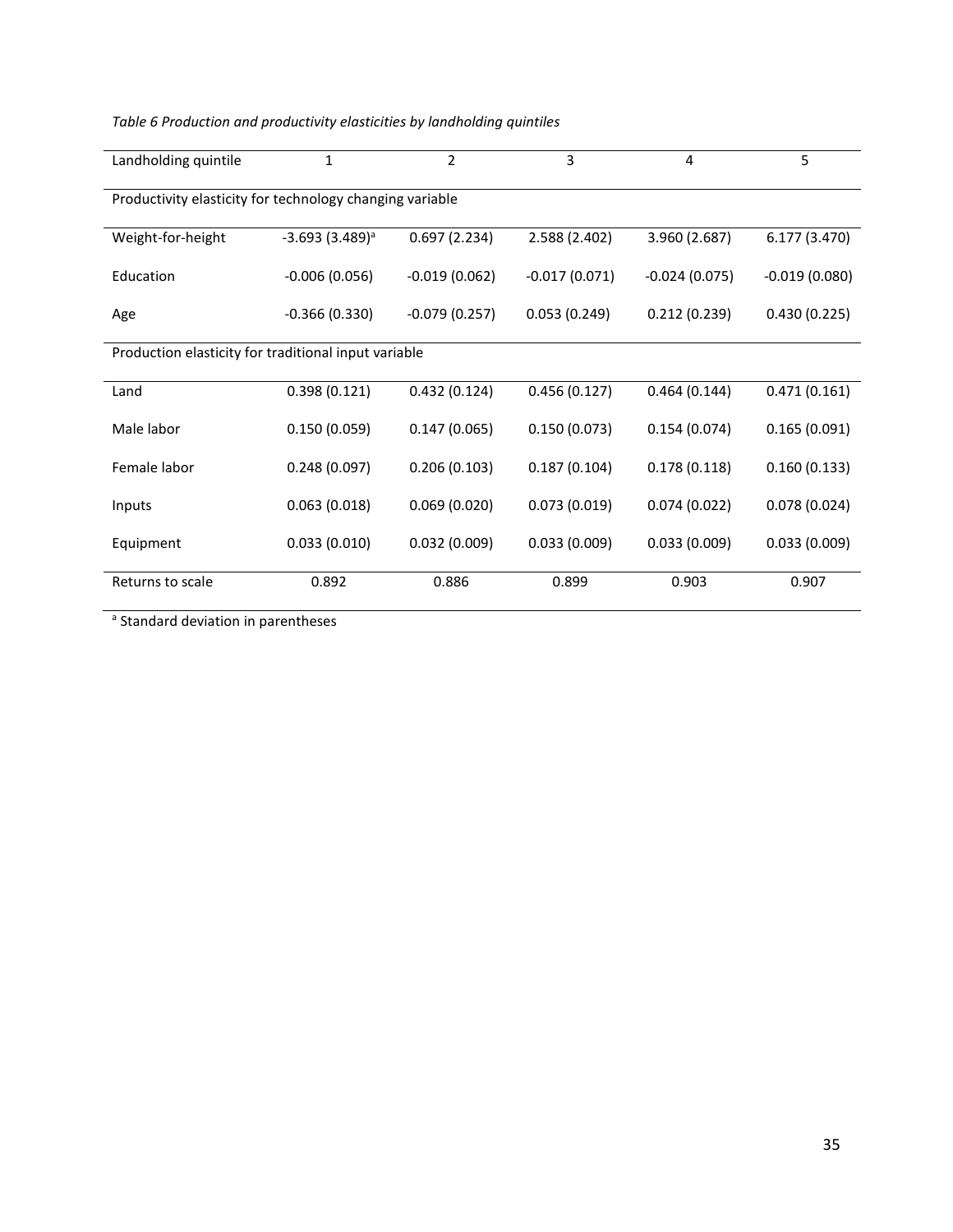# **Appendix**

*Table A1 First-stage regression of spending on agricultural inputs*

| Instruments                                                     |                     | Dependent             |
|-----------------------------------------------------------------|---------------------|-----------------------|
|                                                                 |                     | Ln input costs (FCFA) |
| Ln Land                                                         |                     | $0.81(0.07)$ **a      |
| Ln Male workers                                                 |                     | $0.17(0.09)*$         |
| Ln Female workers                                               |                     | $0.16(0.09)*$         |
| Ln Value of equipment                                           |                     | $0.07(0.01)$ **       |
| Ln Age of workers                                               |                     | $-0.27(0.23)$         |
| <b>Excluded instruments</b>                                     |                     |                       |
| Producer organization in village                                |                     | $0.49(0.15)$ **       |
| Distance to a main road from village                            |                     | $0.01(0.00)**$        |
| Partial R-squared of excluded instruments                       |                     | 0.03                  |
| Kleibergen-Paap Wald rk F statistic                             |                     | 21.58                 |
| Stock-Yogo critical values                                      |                     |                       |
|                                                                 | 10% maximal IV size | 19.93                 |
|                                                                 | 15% maximal IV size | 11.59                 |
|                                                                 | 20% maximal IV size | 8.75                  |
| HO: instruments are valid, Hansen J-statistic                   |                     | 1.83                  |
|                                                                 | p-value             | 0.18                  |
| H0: variable is exogenous, Durbin (score) $\chi^2(1)$ (p-value) |                     | 0.64                  |
| Notes: ** significant at the 5% level *significant at 10% level |                     |                       |

Notes:\*\*significant at the 5% level, \*significant at 10% level a Robust standard errors in parentheses

Regional fixed effects not reported